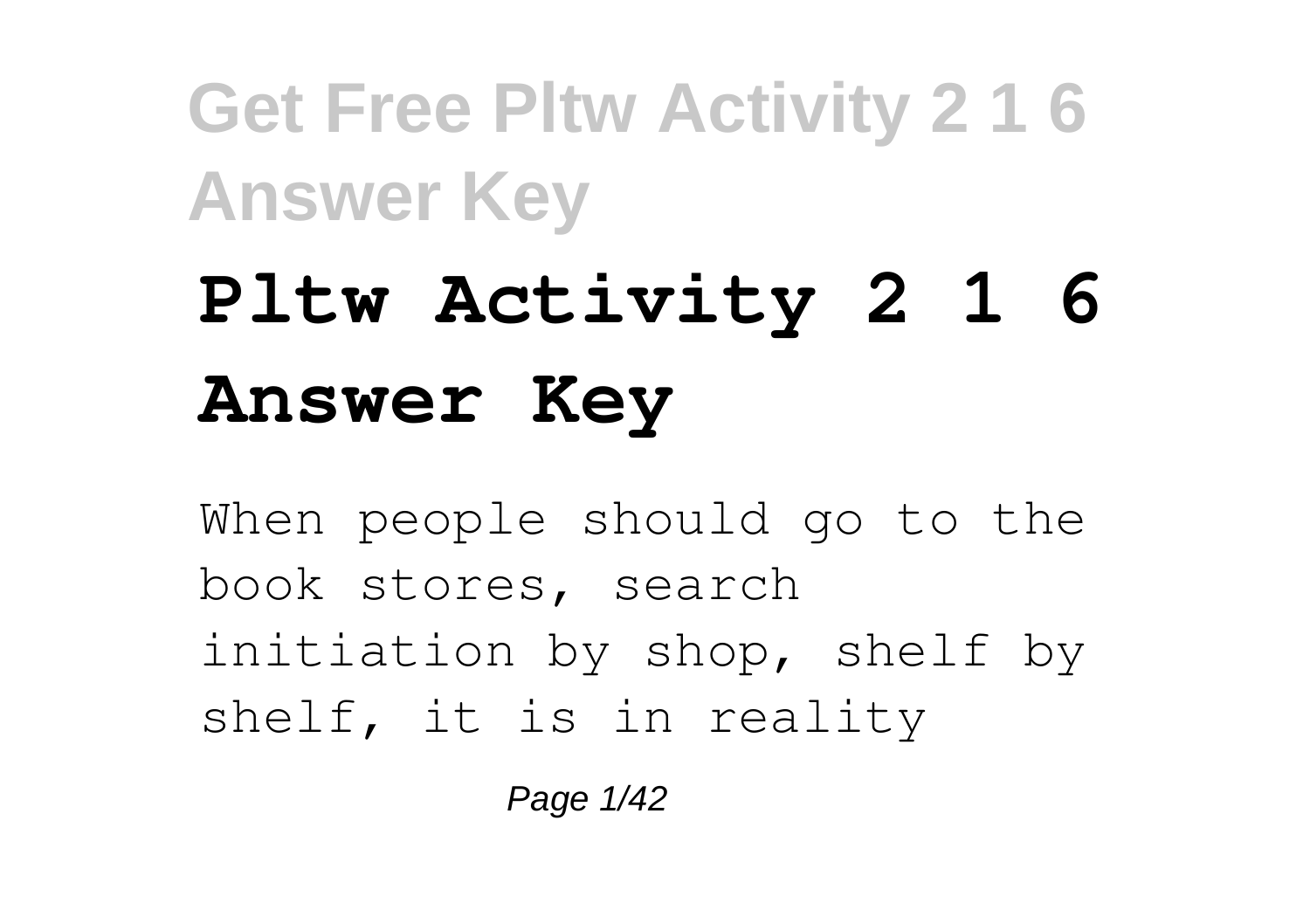problematic. This is why we offer the ebook compilations in this website. It will certainly ease you to see guide **pltw activity 2 1 6 answer key** as you such as.

By searching the title, Page 2/42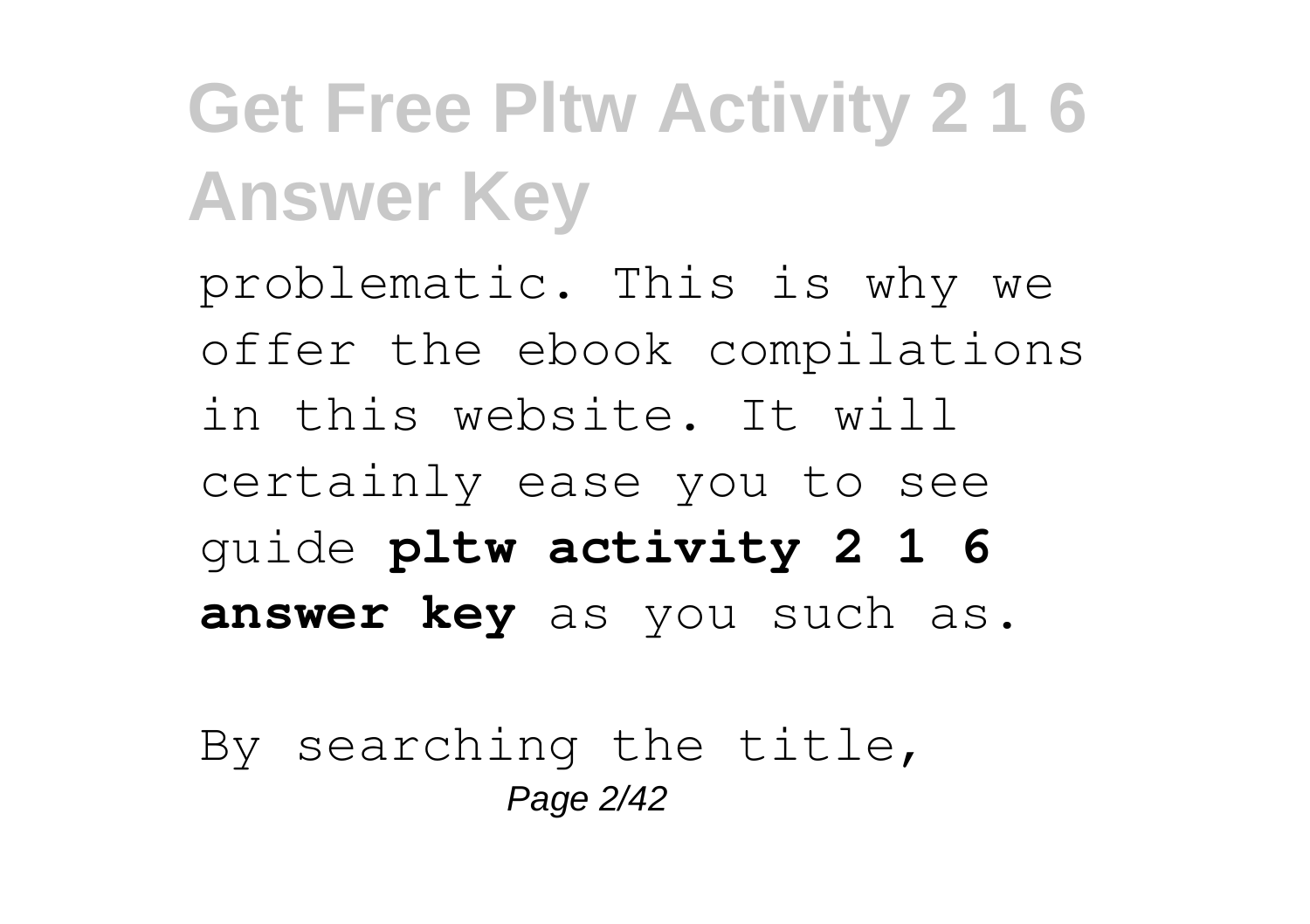publisher, or authors of guide you really want, you can discover them rapidly. In the house, workplace, or perhaps in your method can be all best place within net connections. If you objective to download and Page 3/42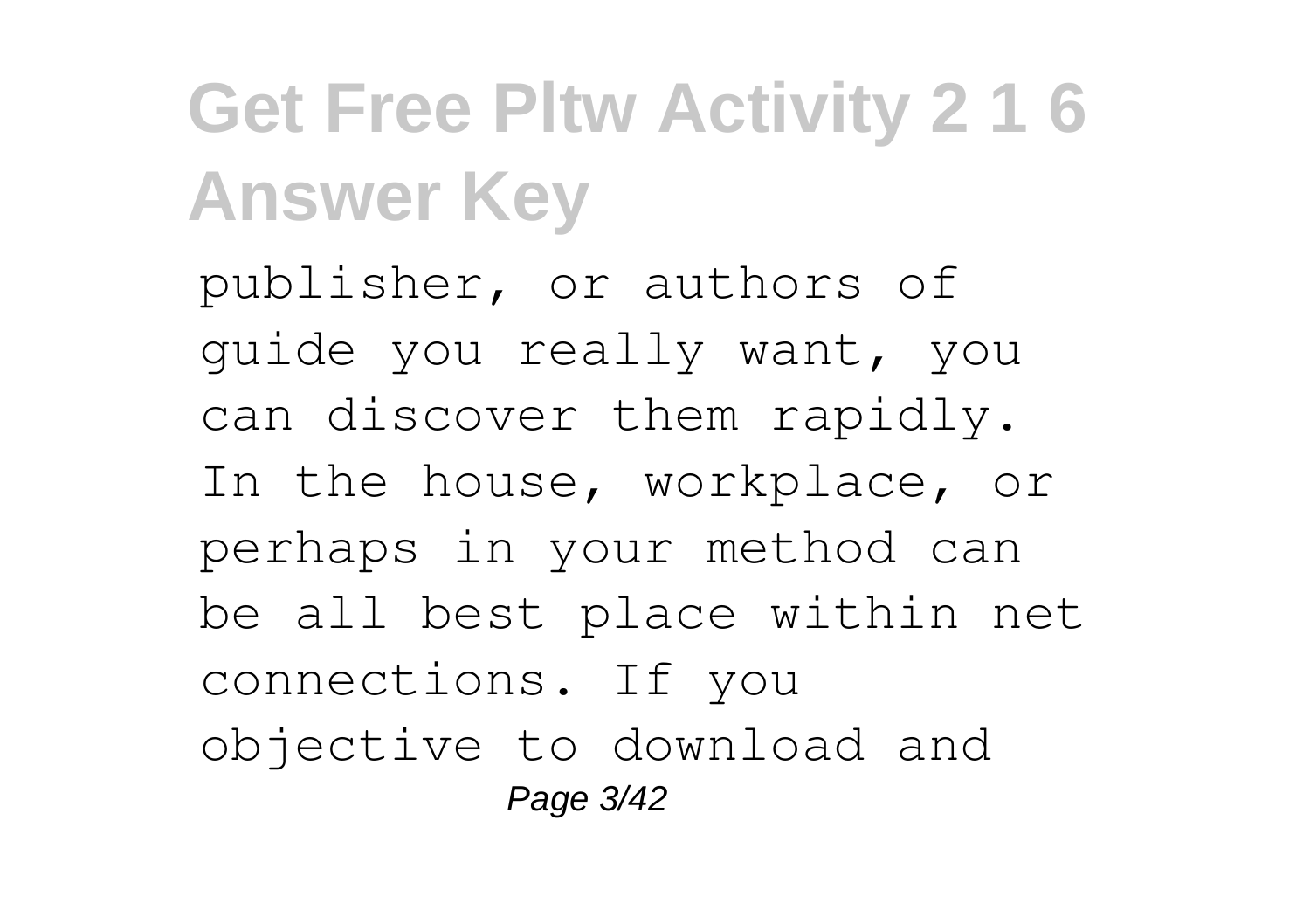install the pltw activity 2 1 6 answer key, it is totally simple then, past currently we extend the link to purchase and create bargains to download and install pltw activity 2 1 6 answer key consequently Page 4/42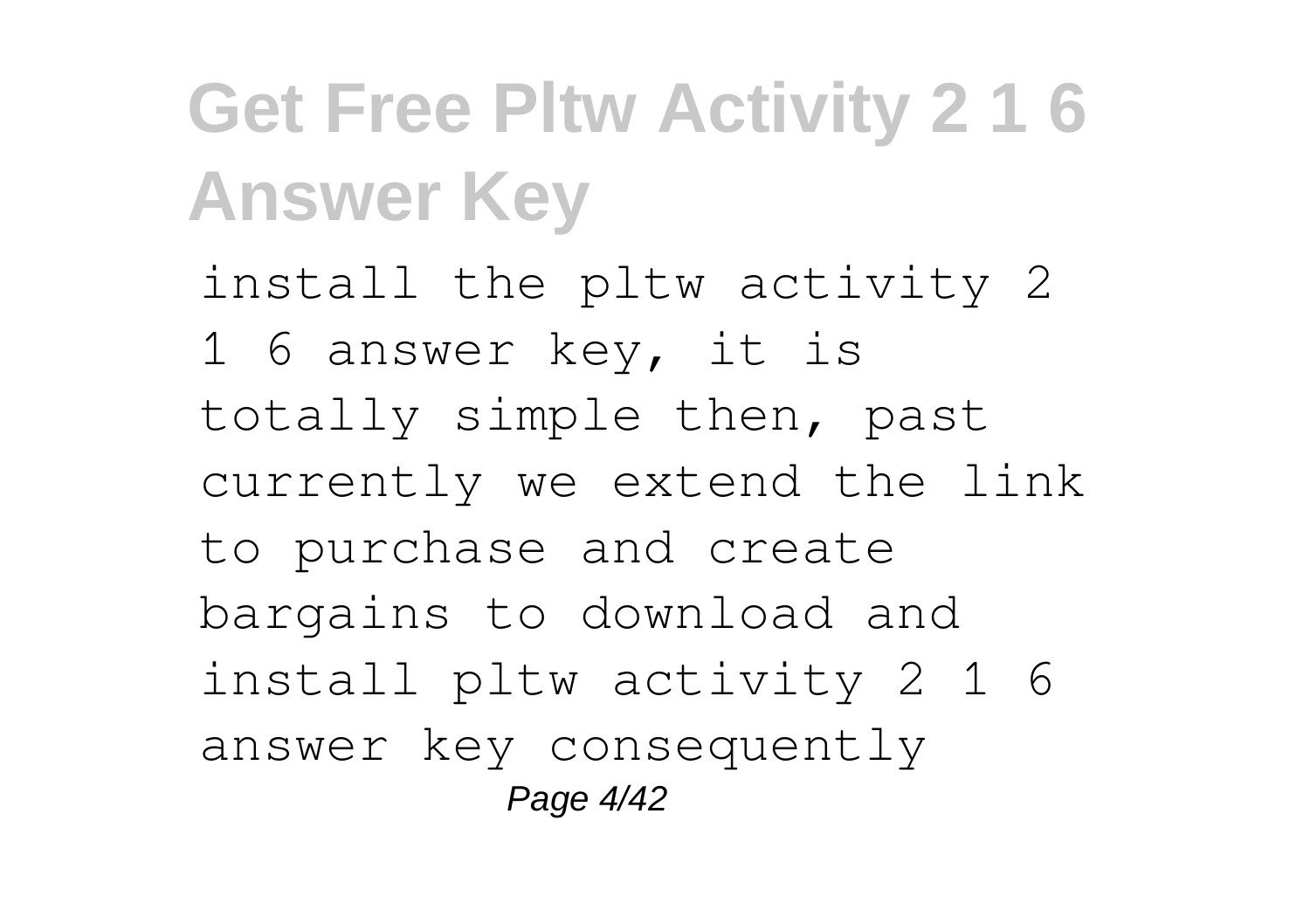*PLTW IED 1.2.5 Figure 1 Onshape* Multiview Sketching Exercise 2 1 - Sketch 2 PLTW IED 2.1.3 Putting it Together Adding Selfie Stick Pieces Onshape Page 5/42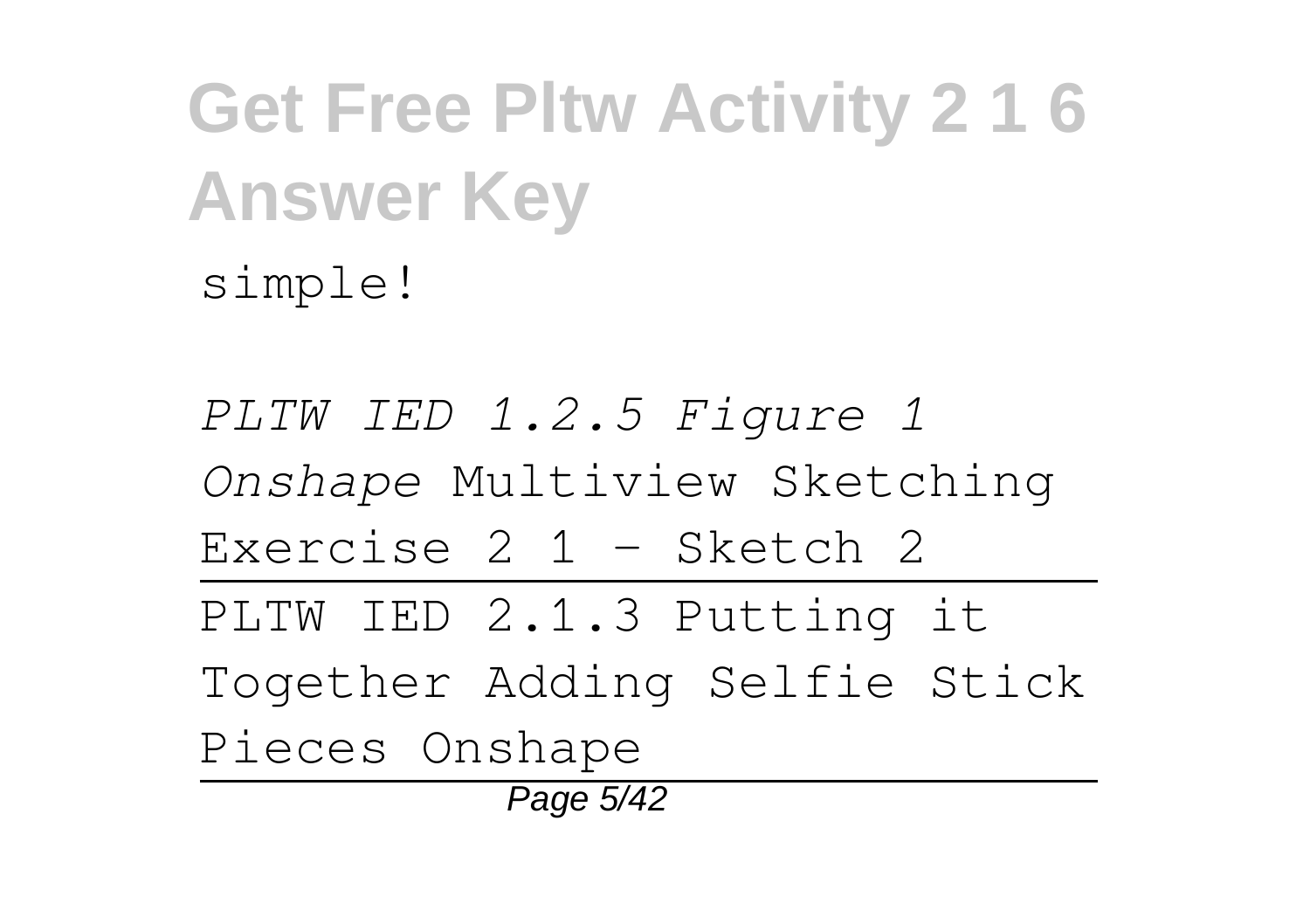2.1.6 Step-by-step Trusses Part 2 (POE PLTW) CSP | 1.1.8 | Part One through Step 14 | Computer Science Principles Activity 1.6 -Bug Blasters *Activity 1.3.4 Steps 1-6* CSP 1.2.1 | Part 1 | Beginning Through Step 14 Page 6/42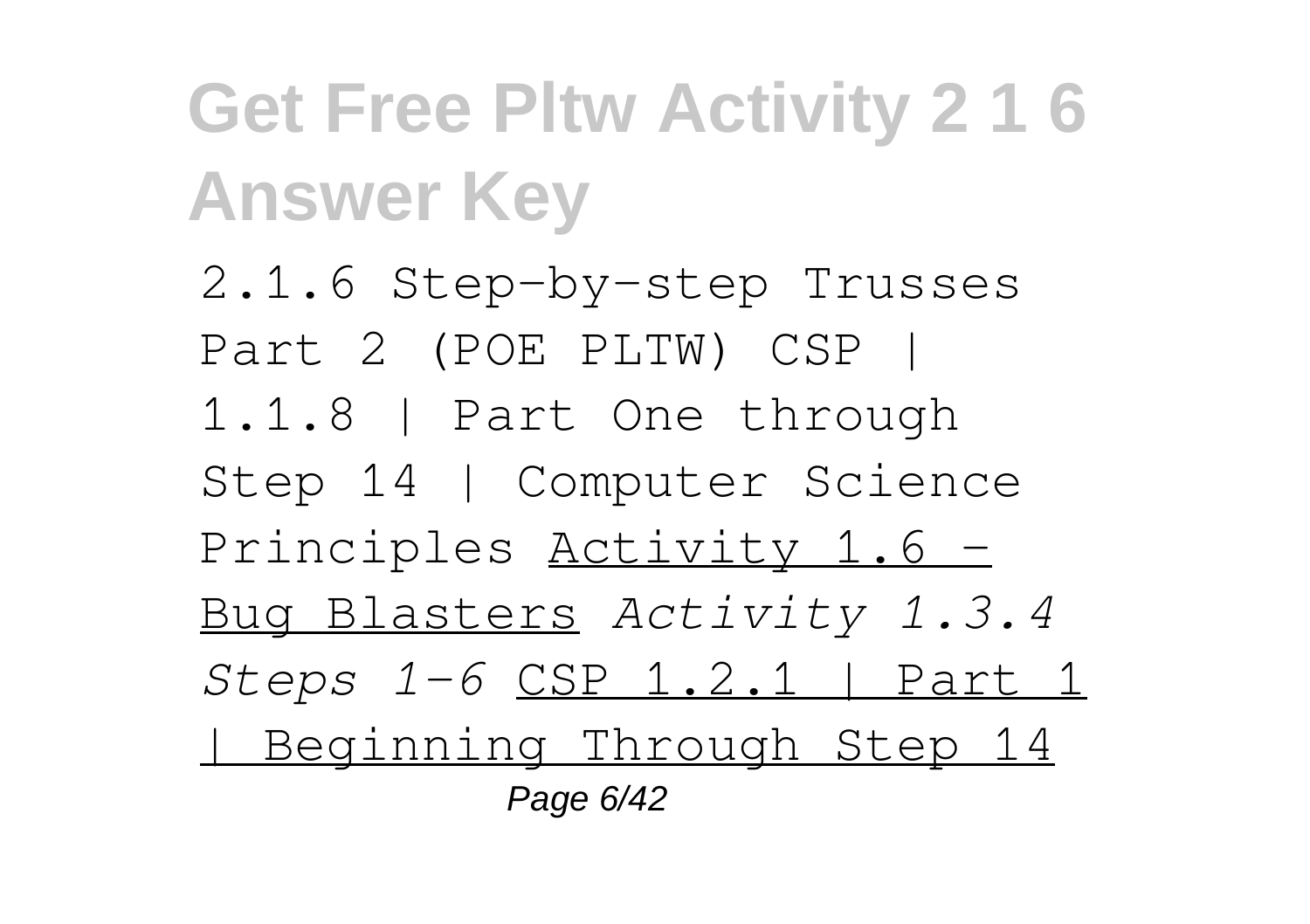| Computer Science Principles How to find Centroid of an  $I$  - Section  $+$ Problem 1 | *IED 1.3.4 CAD Modeling Skills Part 1* CSP 1.2.3 | Part 1 | Beginning through Step 14 + Bonus stuff | Computer Page 7/42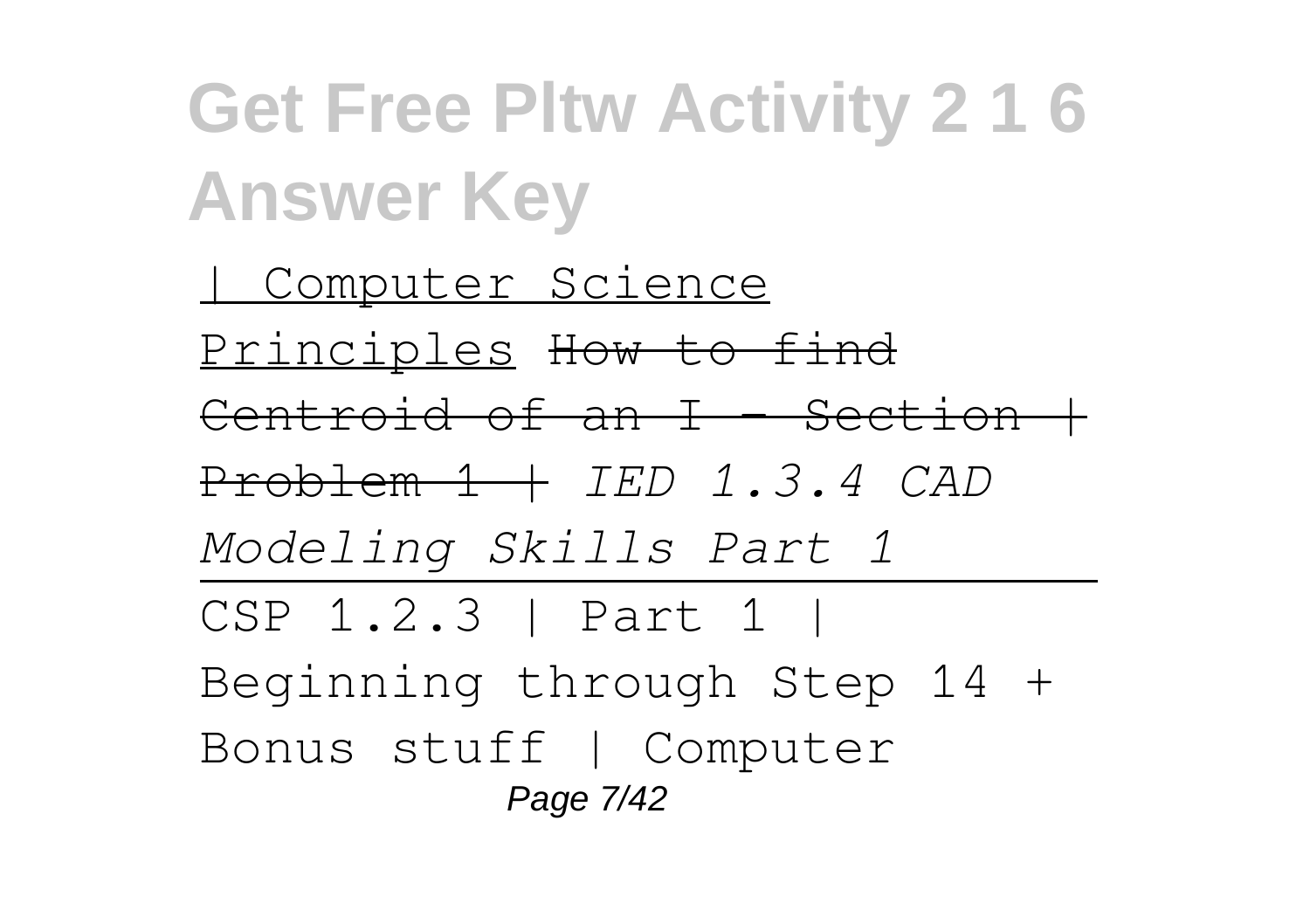Science Principles*1.3.6 I Section That Onshape* IED 1.3.4 CAD Modeling Skills - Part 4 Chamfer Taper, Loft, and Shell IED 1.3.2 Making Holes in CAD Pin Slider Block

IED  $1.3.6 - I$  Section That -Page 8/42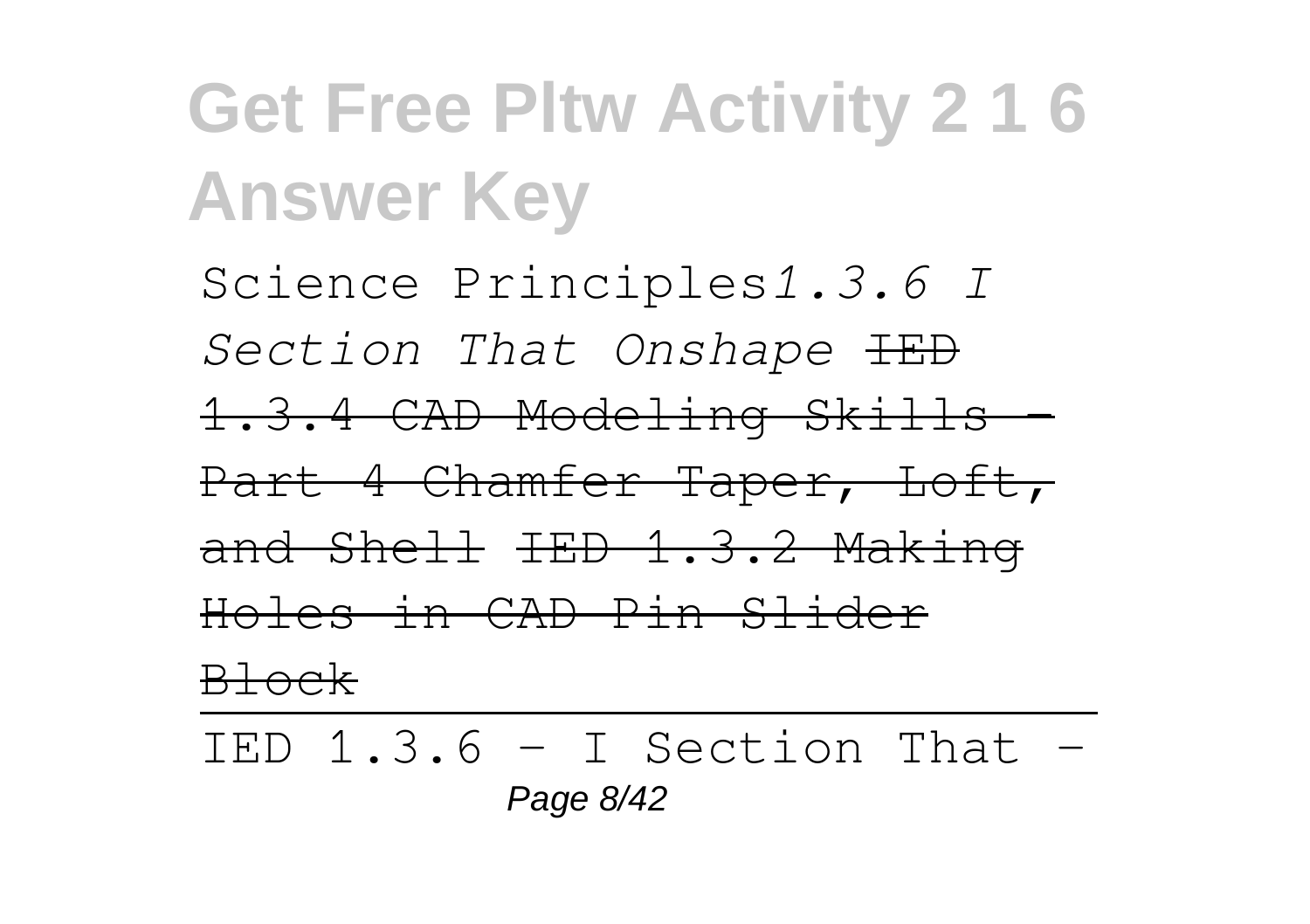Part 3 - Hand Drawing MultiviewsPLTW CSP 1.2.3 | Part 3 | Multiple Apples IED 1.3.6 I Section That - Your First Section Guide PLTW: Activity 1.2.5 Sketches, Extrusions, and Revolutions, Oh My! **Activity 1.3.5 Crank** Page 9/42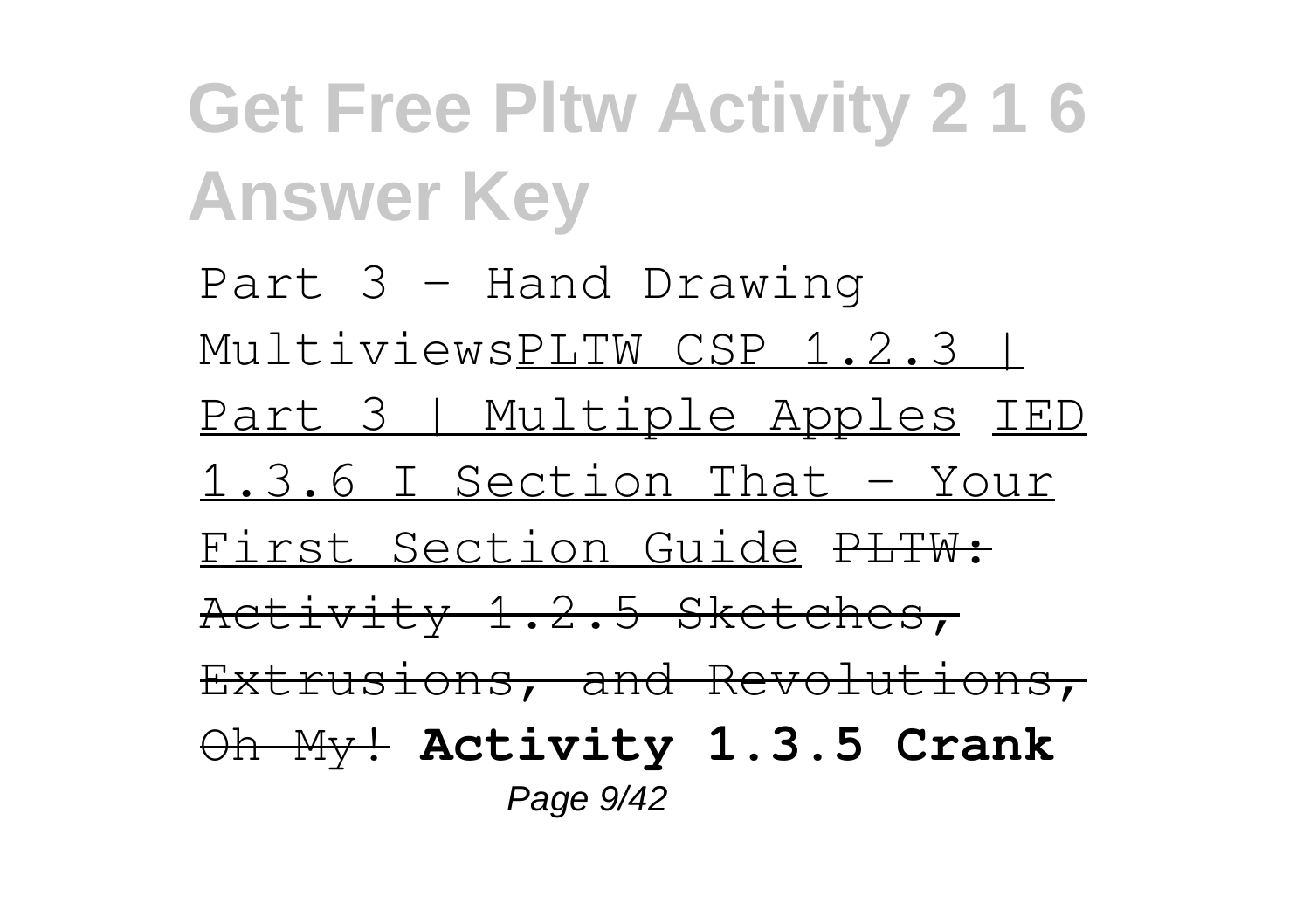**Arm Dimension Drawing Tolerances Onshape for 2.1.1 PLTW IED IED 1.3.4 CAD Modeling Skills Part 3 - Offset and Project Geometry** Activity 1.3.3 Steps 17-25 **CSP 1.2.2 | Part 1 | Through Step 26 | Computer Science** Page 10/42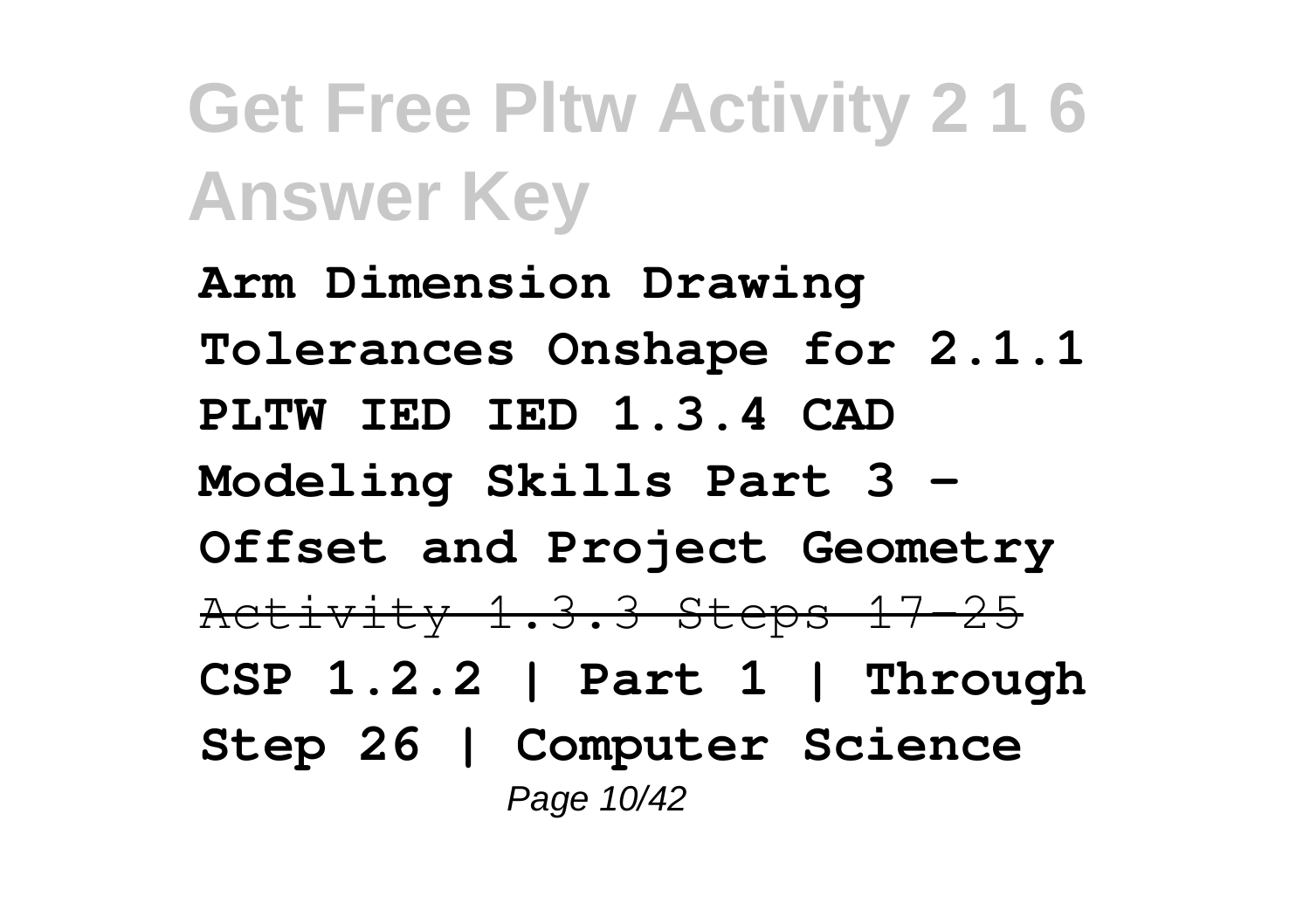**Principles** *CSP 1.1.9 | Part 1 | Investigate an Idea Steps 1-5 | Computer Science Principles* IED 1.3.6 I Section That! - Part 1 **1.3.4 PLTW IED Onshape model creation** CSP 1.1.6 | Part 1 | Through Step 21 | Computer Page 11/42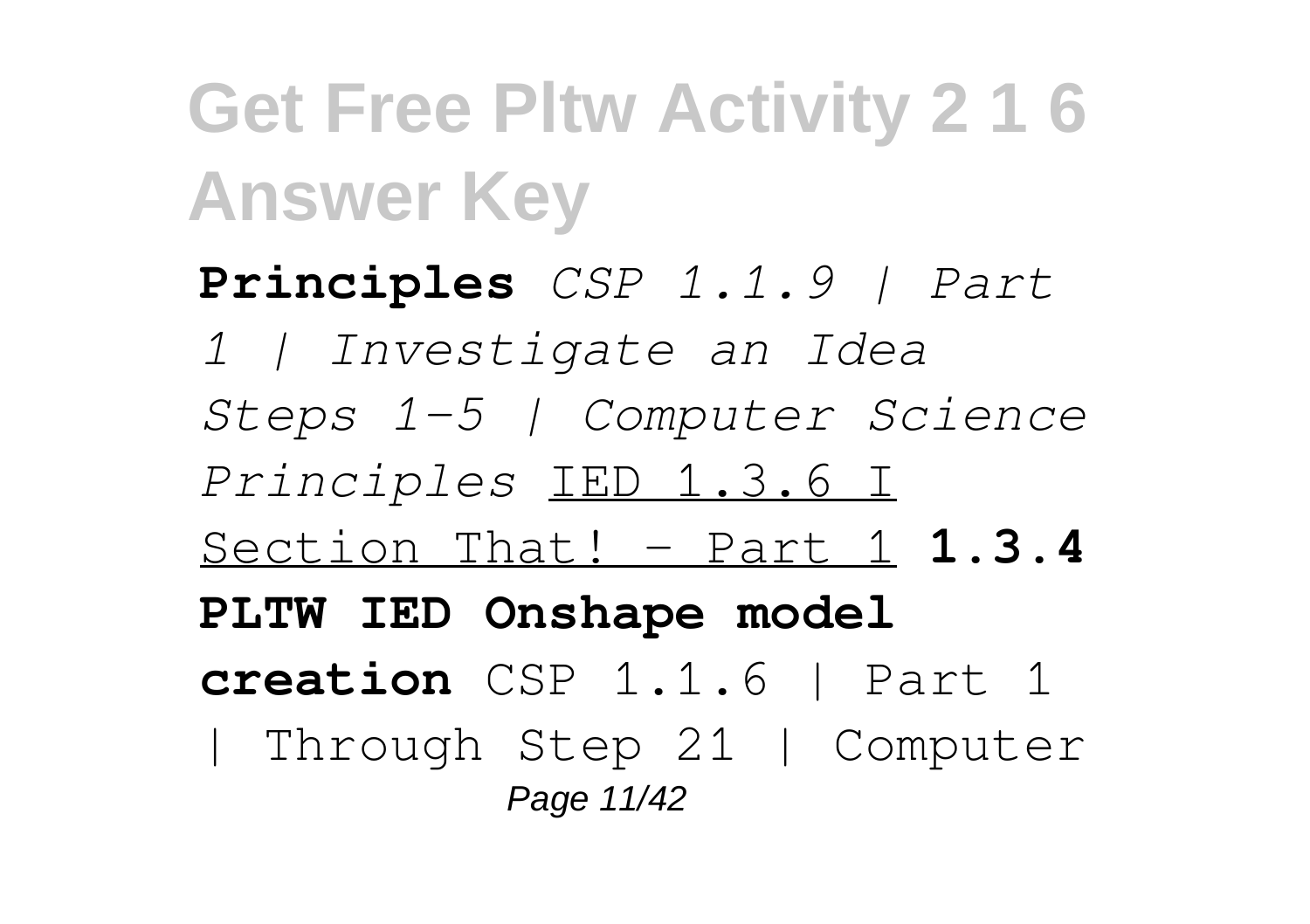Science Principles PLTW IED 1.3.4 screwdriver base  $\theta$ nshape CSP 1.1.6 | Part 2 |  $Step 22$  through  $34 +$ Computer Science Principles *PLTW IED Trammel Base Top Onshape* **Pltw Activity 2 1 6** Activity 2.1.6 Step-by-Step Page 12/42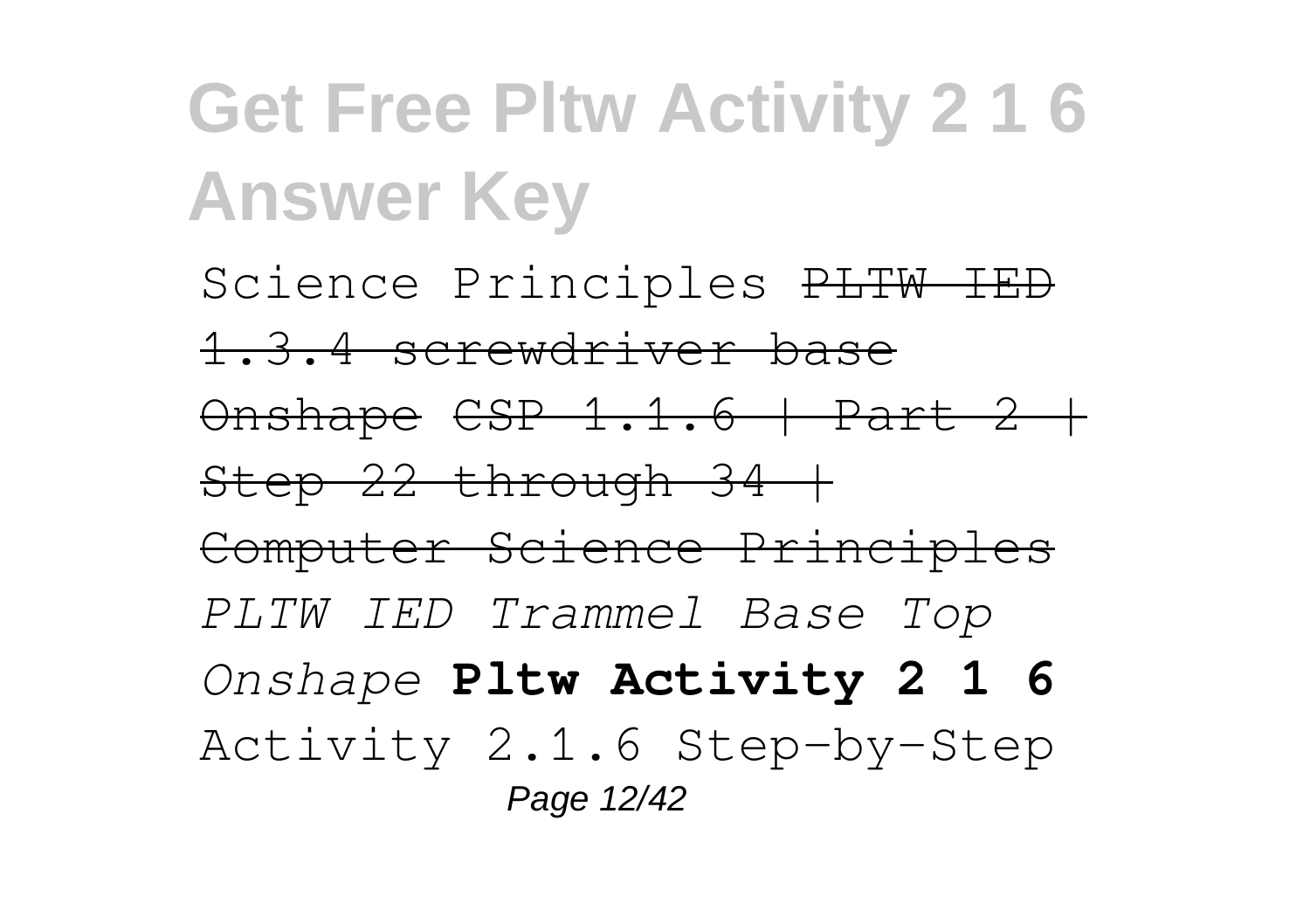Truss System Answer Key. Introduction. Truss systems are essential components within structural systems ranging from residential construction to large scale civil engineering projects such as bridges. Regardless Page 13/42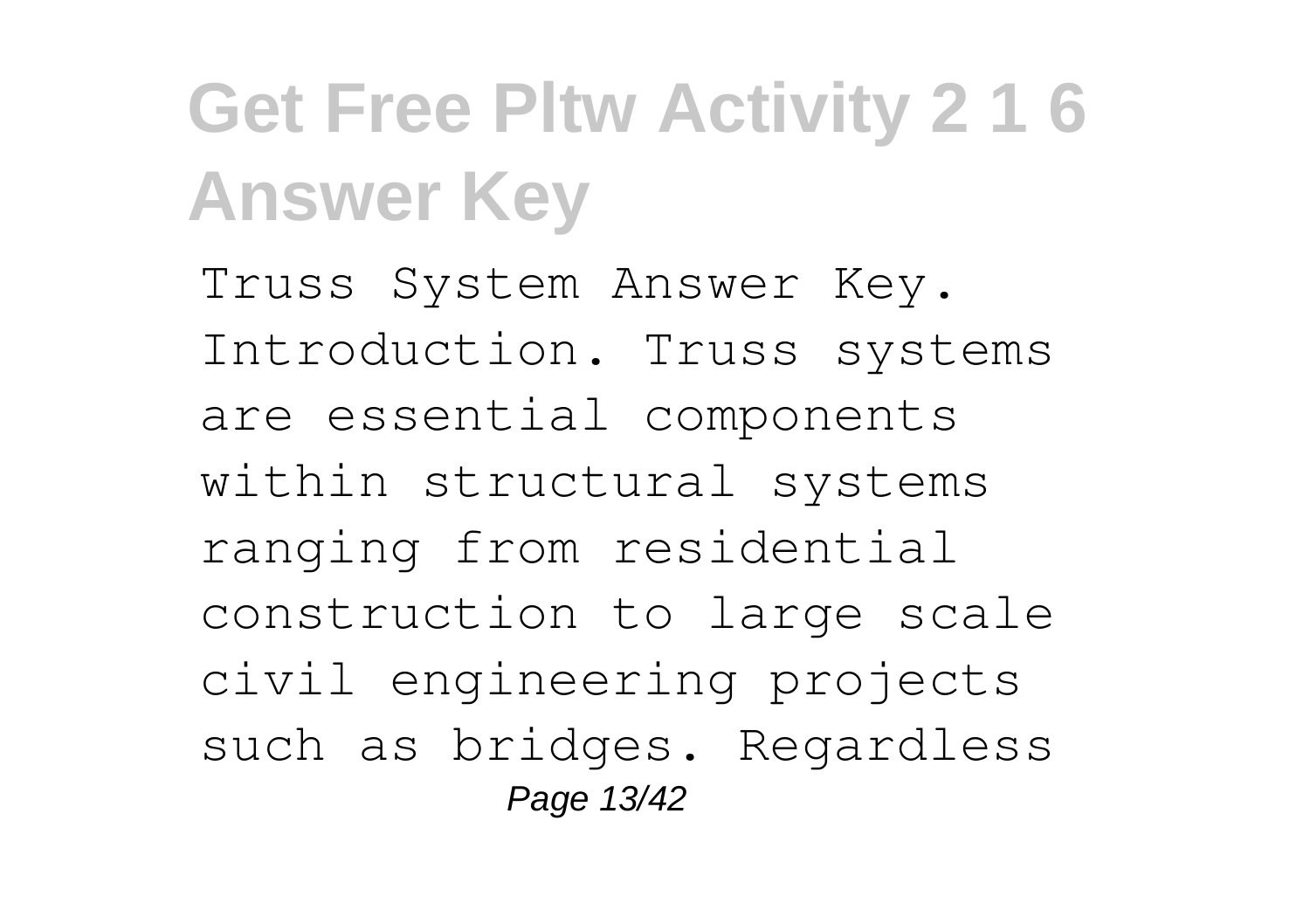of the system application, trusses are designed to utilize material strength, reduce costs, and support a determined load.

**Activity 2.1.6 Step by Step Truss System** Page 14/42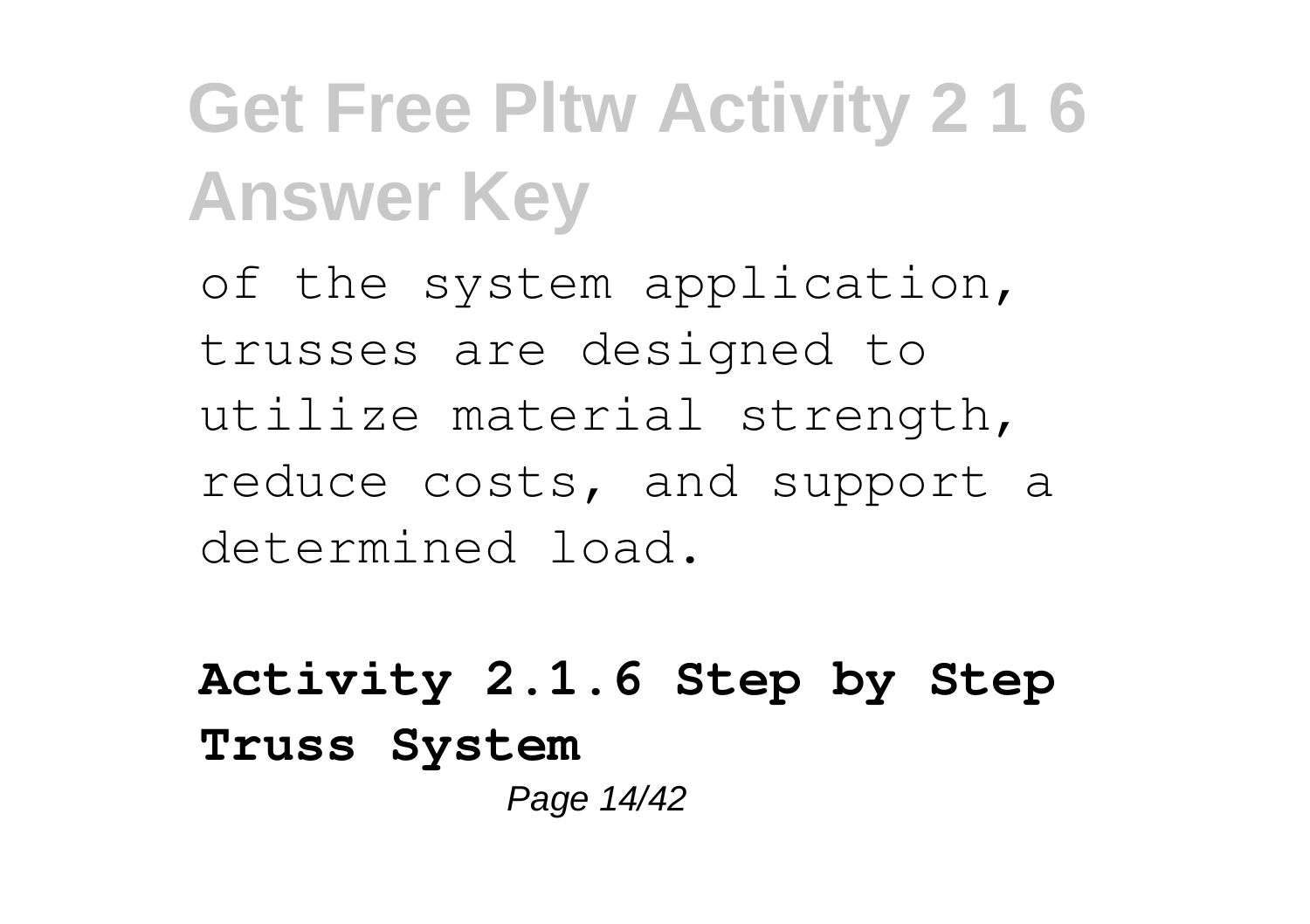Activity 2.2 - PLTW Pltw Activity 2 1 6 Answers Step By Truss System 2. Using the truth table, write the unsimplified logic expression for the output function Decision. Be sure that your answer is in the Sum-of-Page 15/42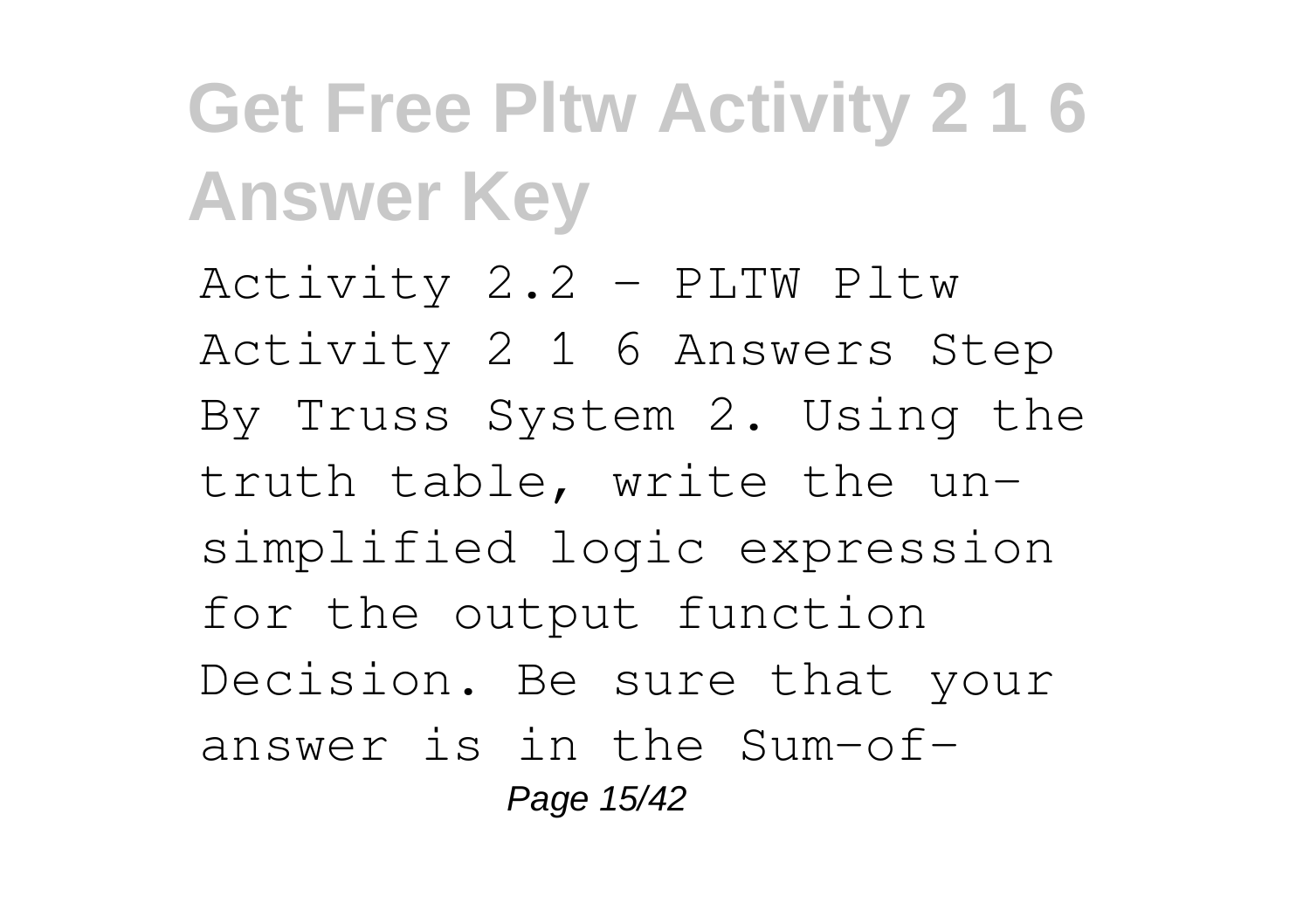Products form.  $F = P'VST +$  $PV'S'T + PV'ST' + PV'ST + TV'ST +$ PVS'T' + PVS'T + PVST' + PVST. Pltw 2 1 6 Answer Key Truss System

### **Pltw Activity 2 1 6 Answer Key | liceolefilandiere** Page 16/42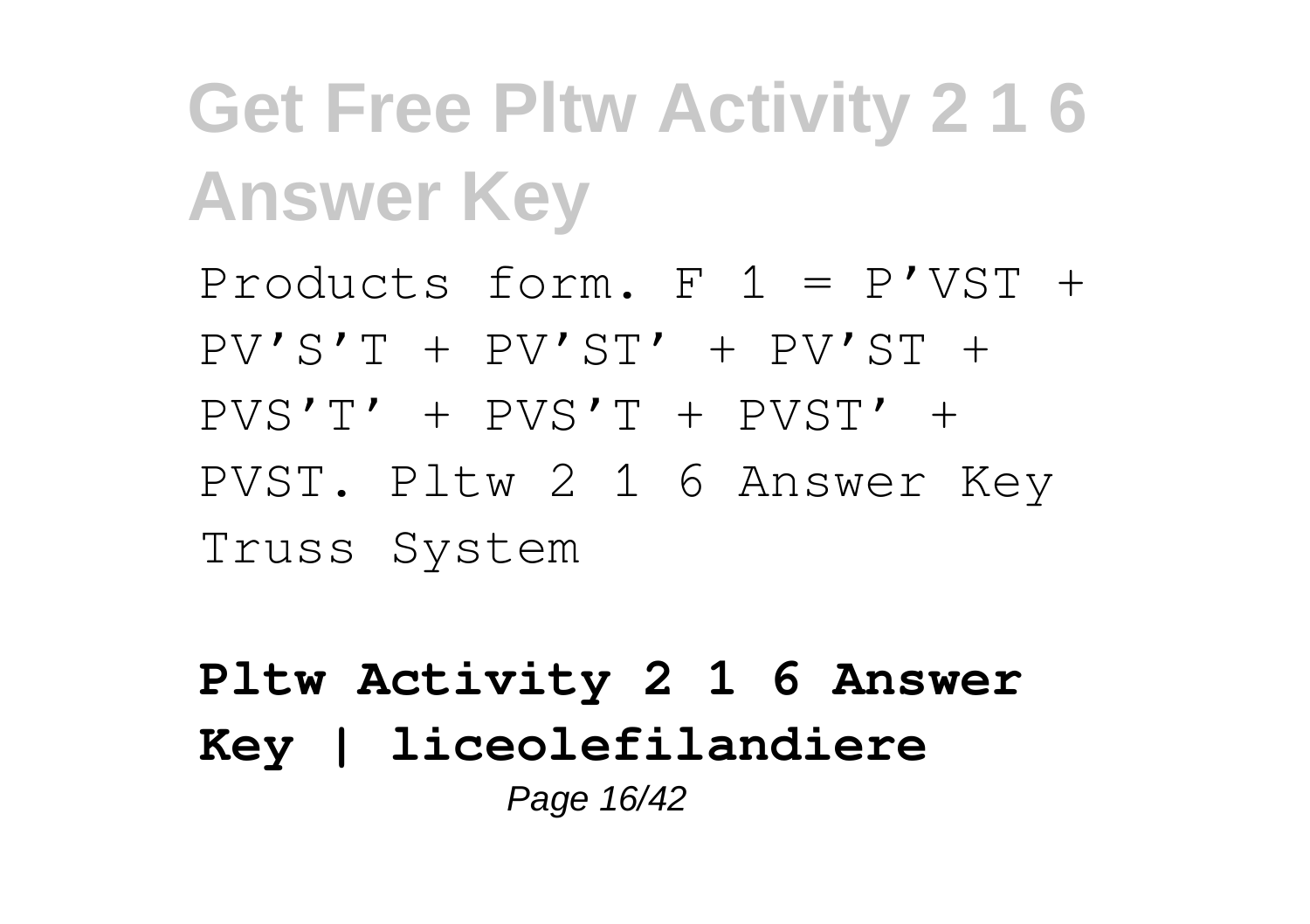**Get Free Pltw Activity 2 1 6 Answer Key** Activity  $2.1.6 - MAX's$ ENGINEERING and pltw classes. Activity 2.1.6 in project 2.1.6 I worked with Ishani. Ishani worked on the multi sim while i did the rest of the math and paper work. the reason behind this Page 17/42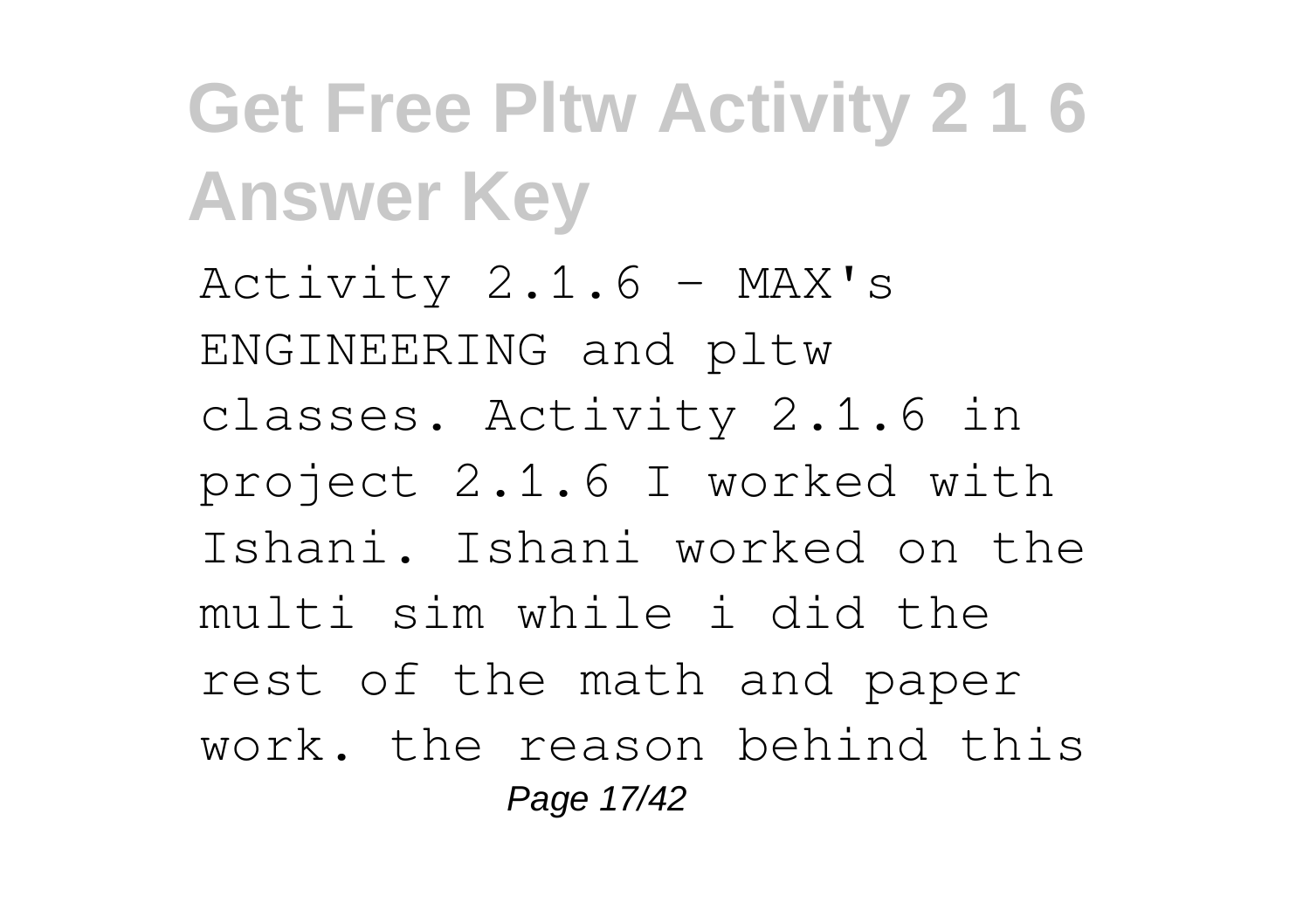was because i wanted more practice with doing thing like truth tables and simplifications. and ishani could use multi sim practice.

**Activity 2.1.6 - MAX's** Page 18/42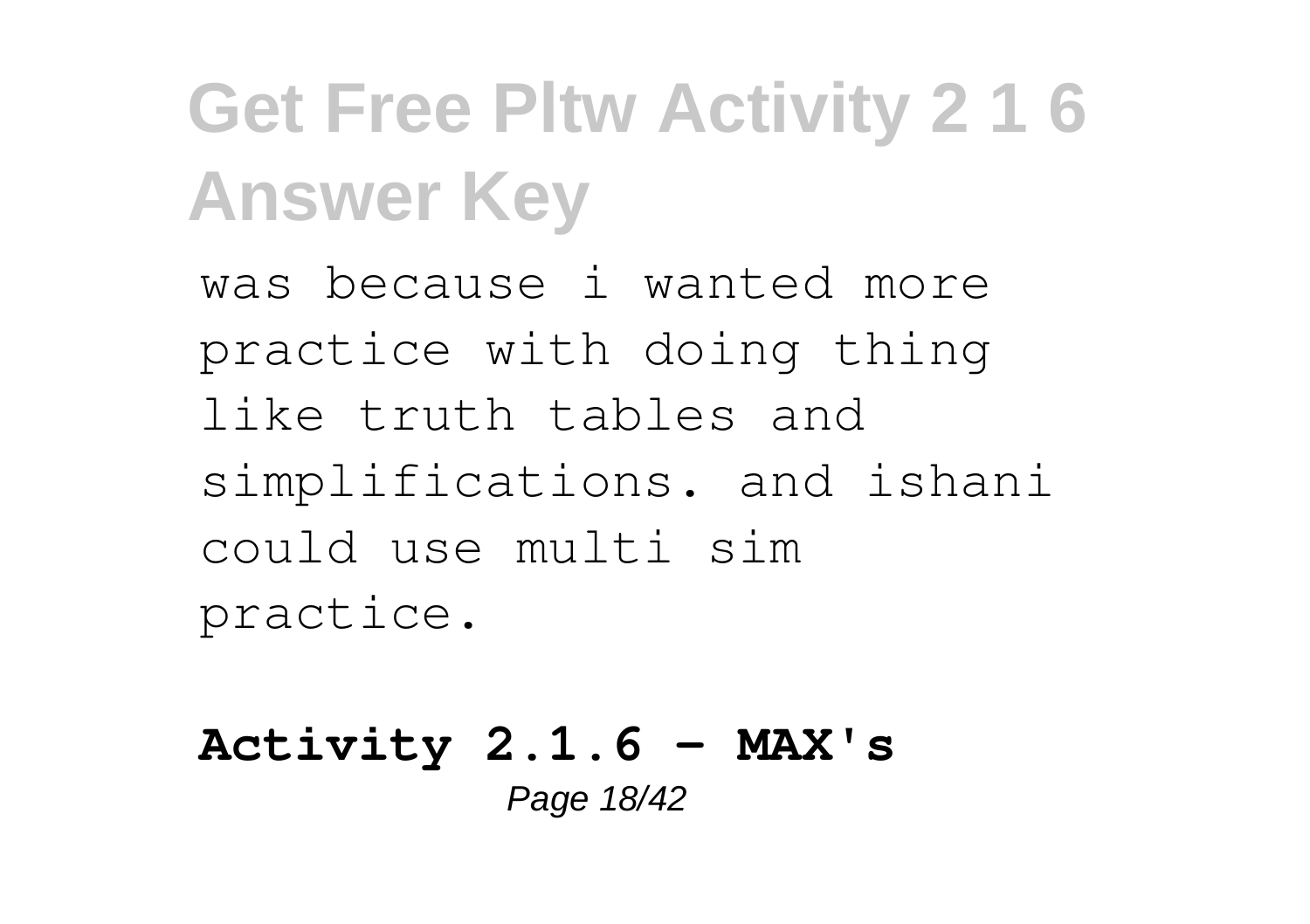**ENGINEERING and pltw classes.** File Name: Pltw Activity 2 1 6 Answer Key.pdf Size: 5065 KB Type: PDF, ePub, eBook Category: Book Uploaded: 2020 Dec 05, 06:05 Rating: 4.6/5 from 746 votes. Page 19/42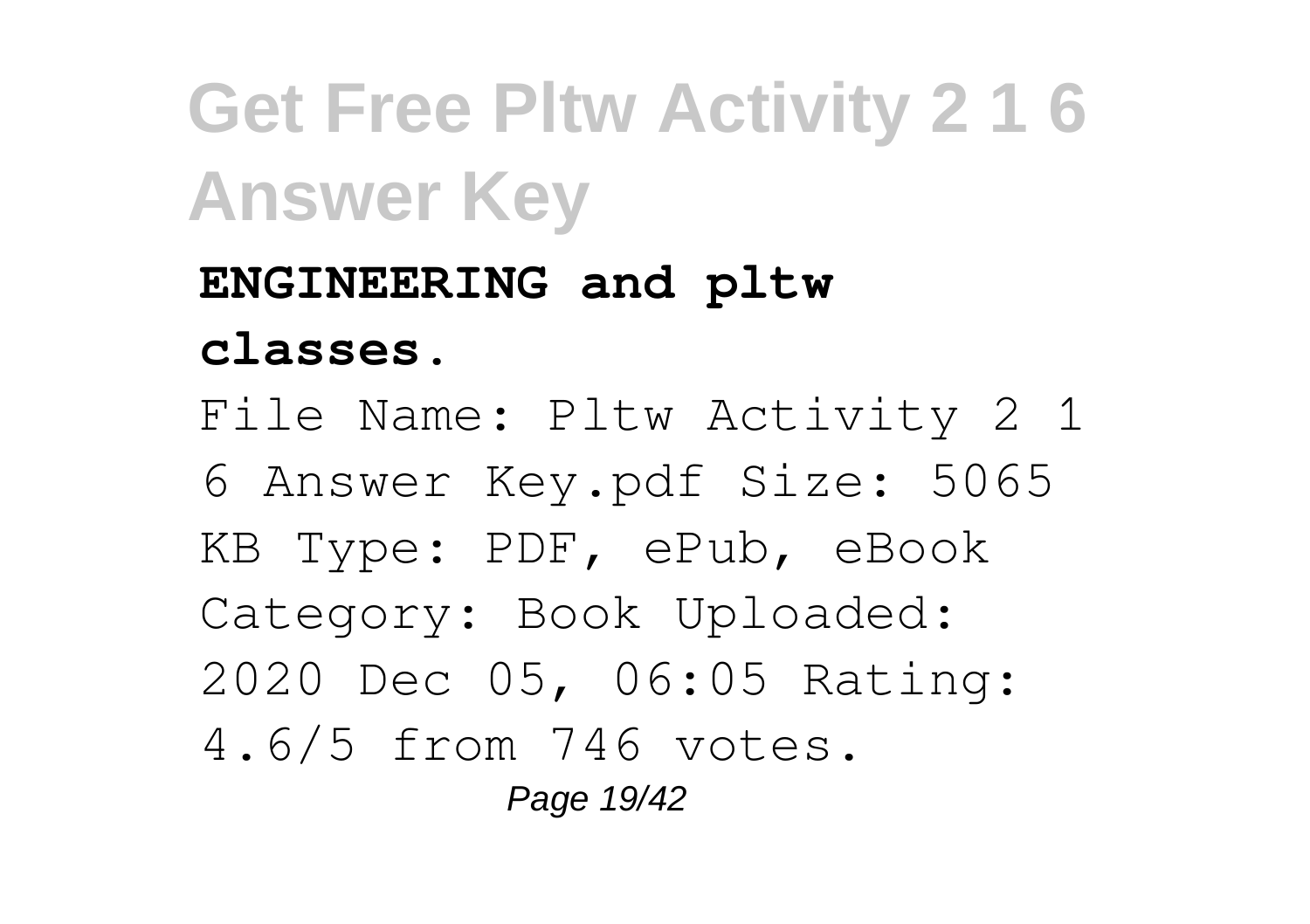**Pltw Activity 2 1 6 Answer Key | bookstorrents.my.id** 2012 Project Lead The Way, Inc. Principles of Engineering Activity 2.1.6 Step-by-Step Truss System Page 6 d. Use static Page 20/42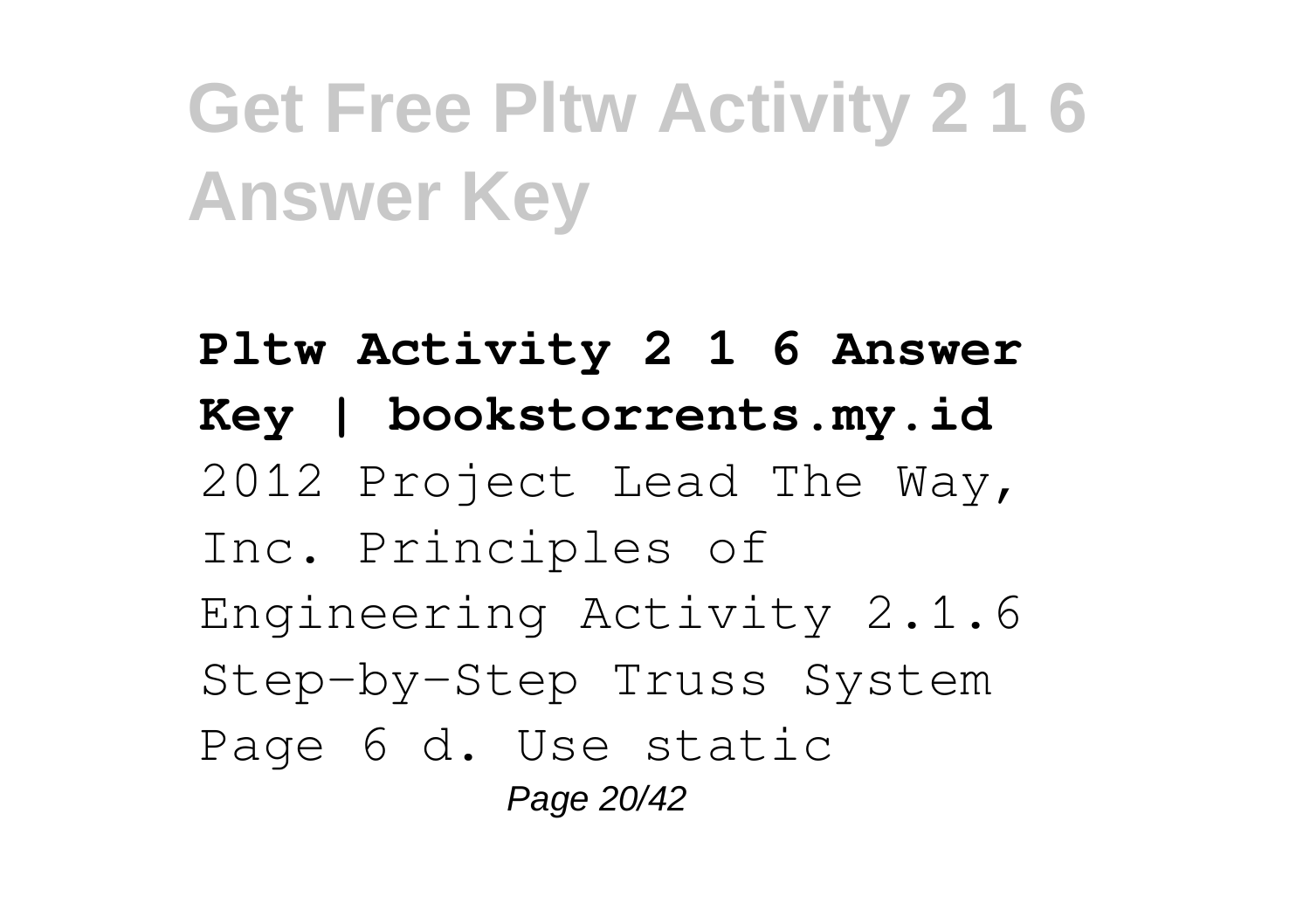equilibrium equations to solve for AD and AB. i. FY = 0. Solve for CE by calculating y direction static equilibrium. 775 +  $(FCE * Cos 45) = 0.$ Equation. Substitution. FCE  $*$  Cos 45 =  $-775$ Page 21/42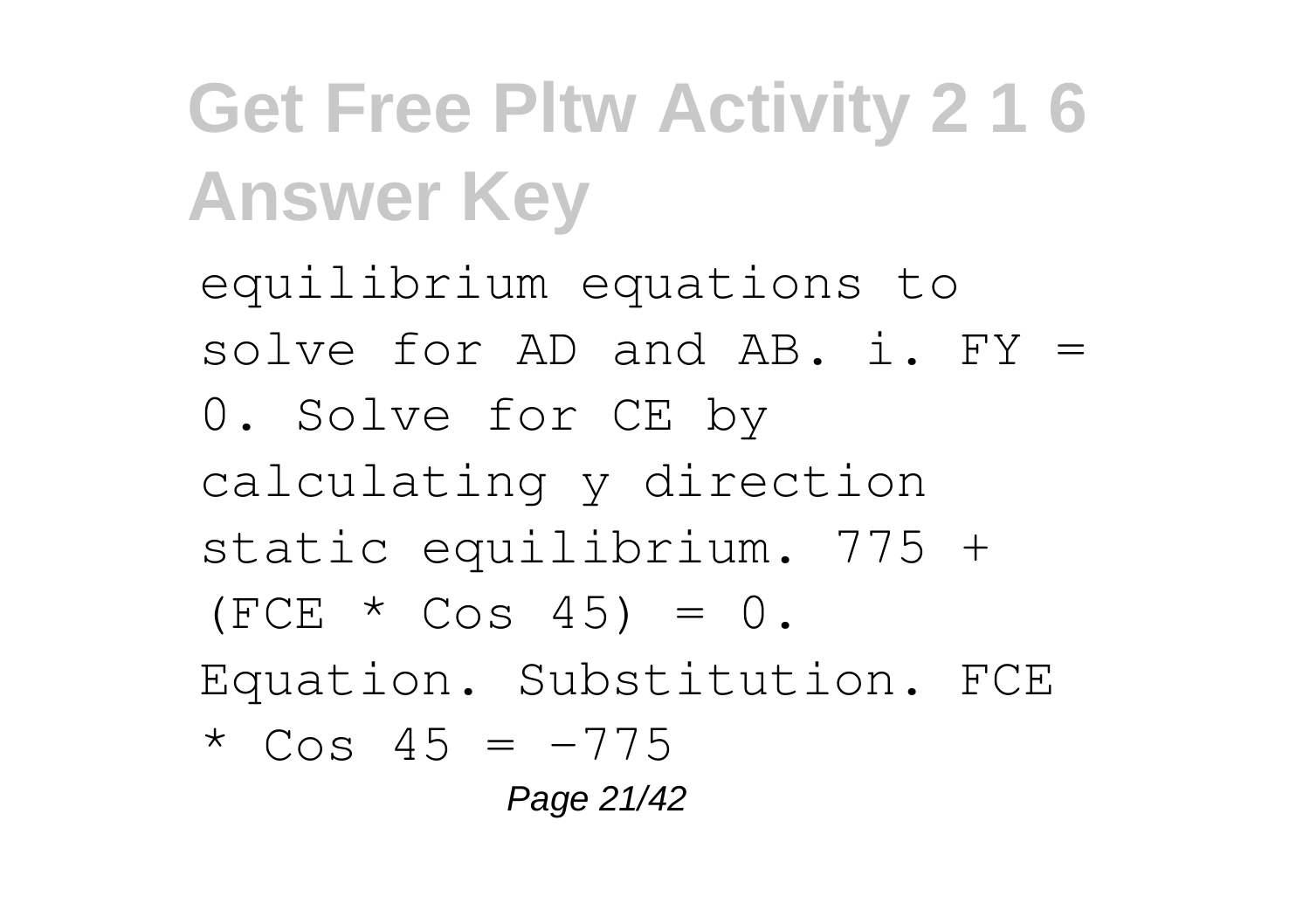Simplification CE = 1096.02 lb Solution. ii. FX = 0

#### **2 1 6 a**

**stepbysteptrusssystem | Truss | Trigonometric ...** Activity 2.1.1 Tolerate This! Additional Practice Page 22/42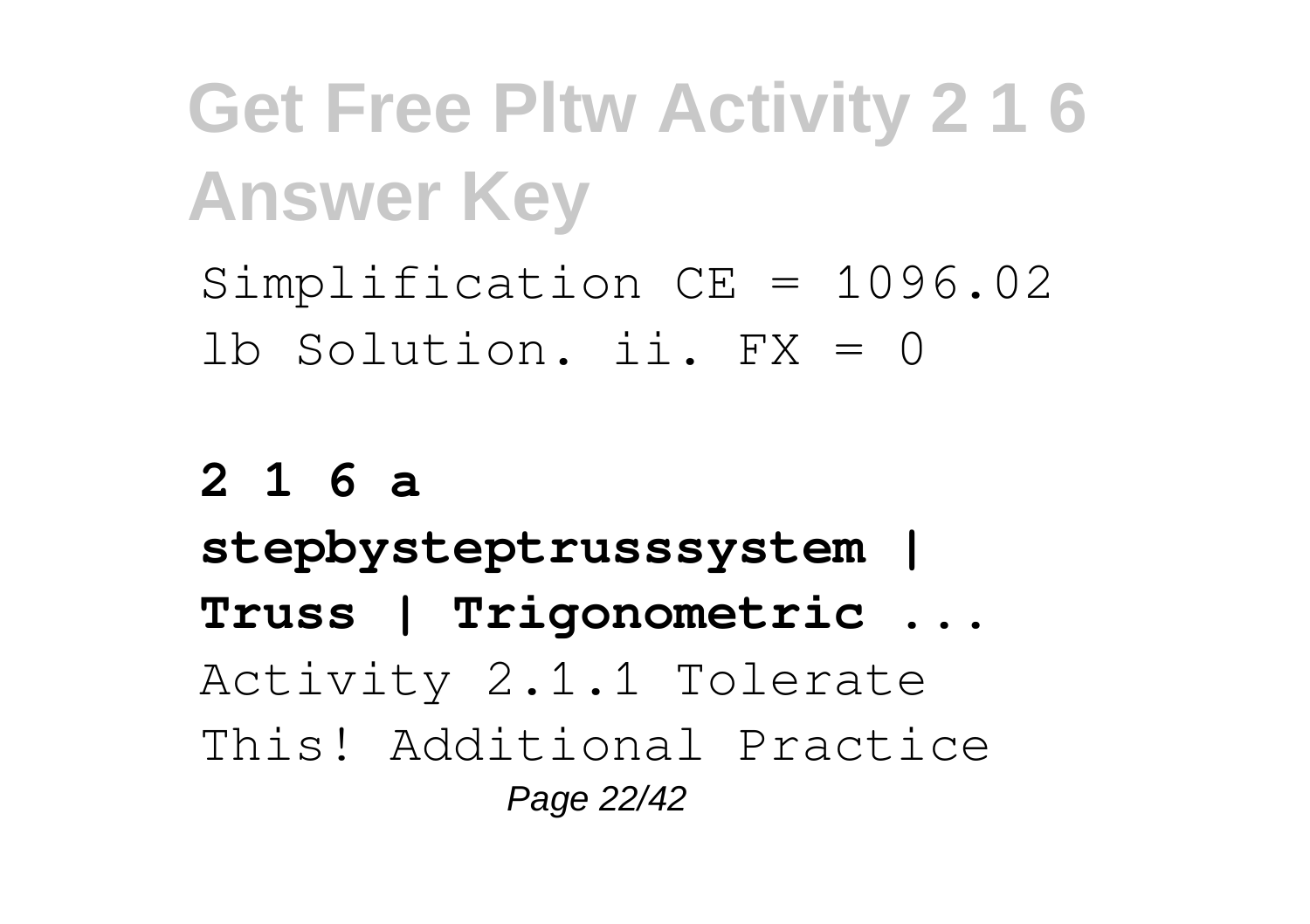Worksheet PLTW Engineering Activity 2.1.1 Tolerate This! Additional Practice 1. Study the drawings below to identify specified tolerances. a. Highlight each dimension that has a tolerance associated with Page 23/42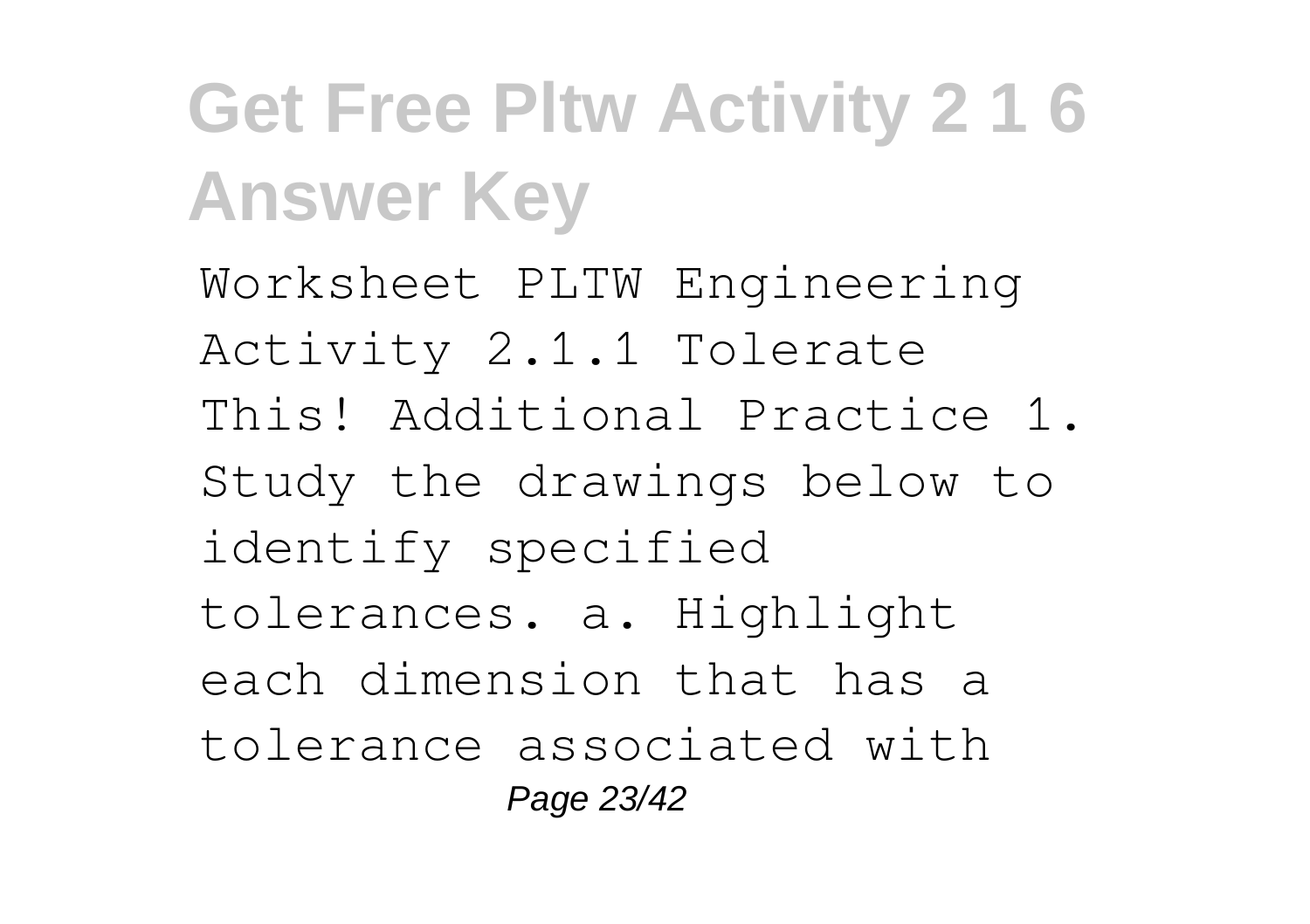it. b. Label each tolerance dimension with one of the following tolerance types: limit dimensions, unilateral tolerance, or bilateral tolerance.

#### **Copy of 2.1.1 Tolerate This** Page 24/42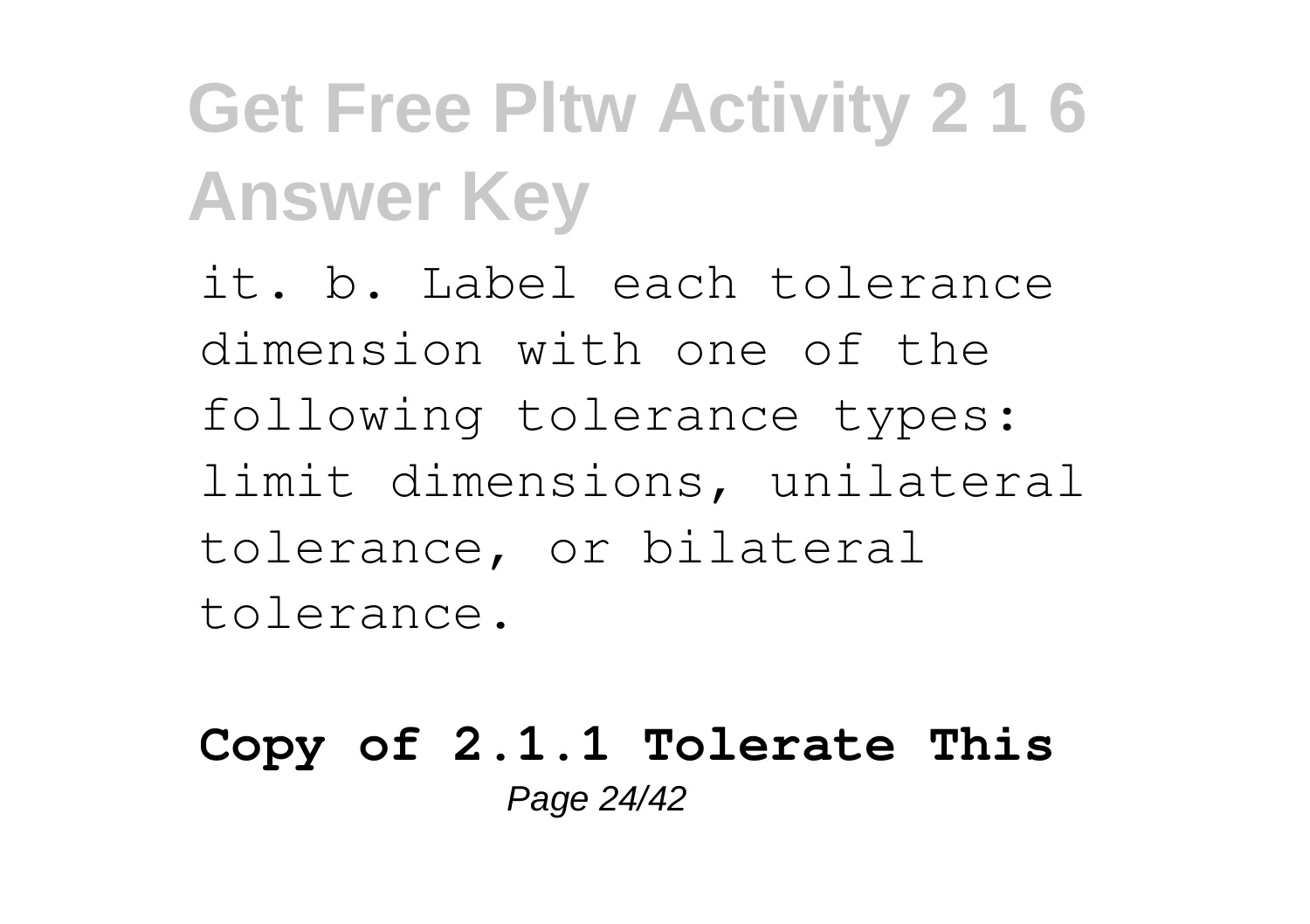**Worksheet.docx - Activity 2.1 ...** 2. Using the truth table, write the un-simplified logic expression for the output function Decision. Be sure that your answer is in the Sum-of-Products form. F Page 25/42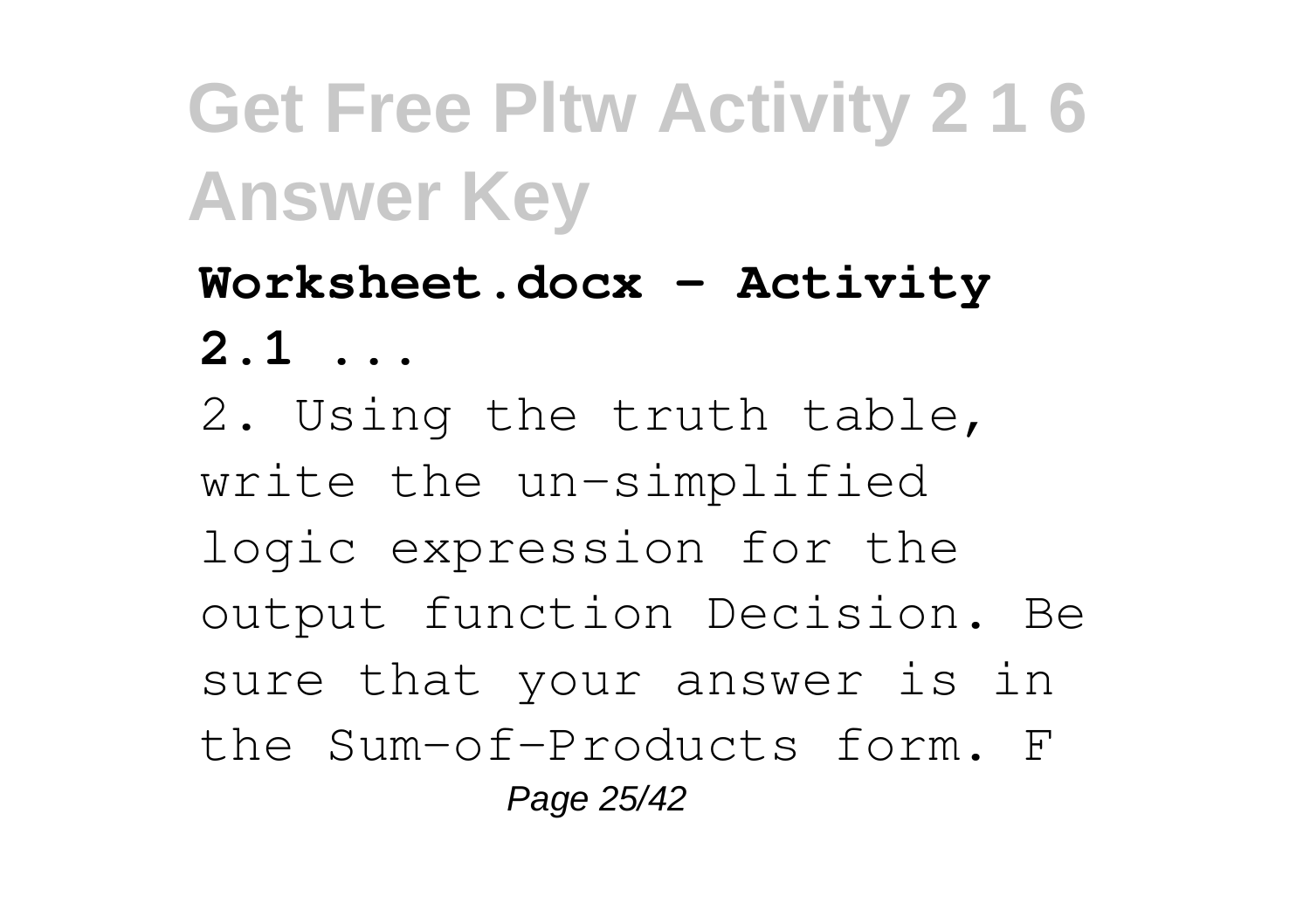$1 = P'VST + PV'S'T + PV'S'T'$ + PV'ST + PVS'T' + PVS'T + PVST' + PVST. 3. Design an AOI logic circuit that implements the un-simplified logic expression Decision. . Limit your implementation to only 2-input AND gates ... Page 26/42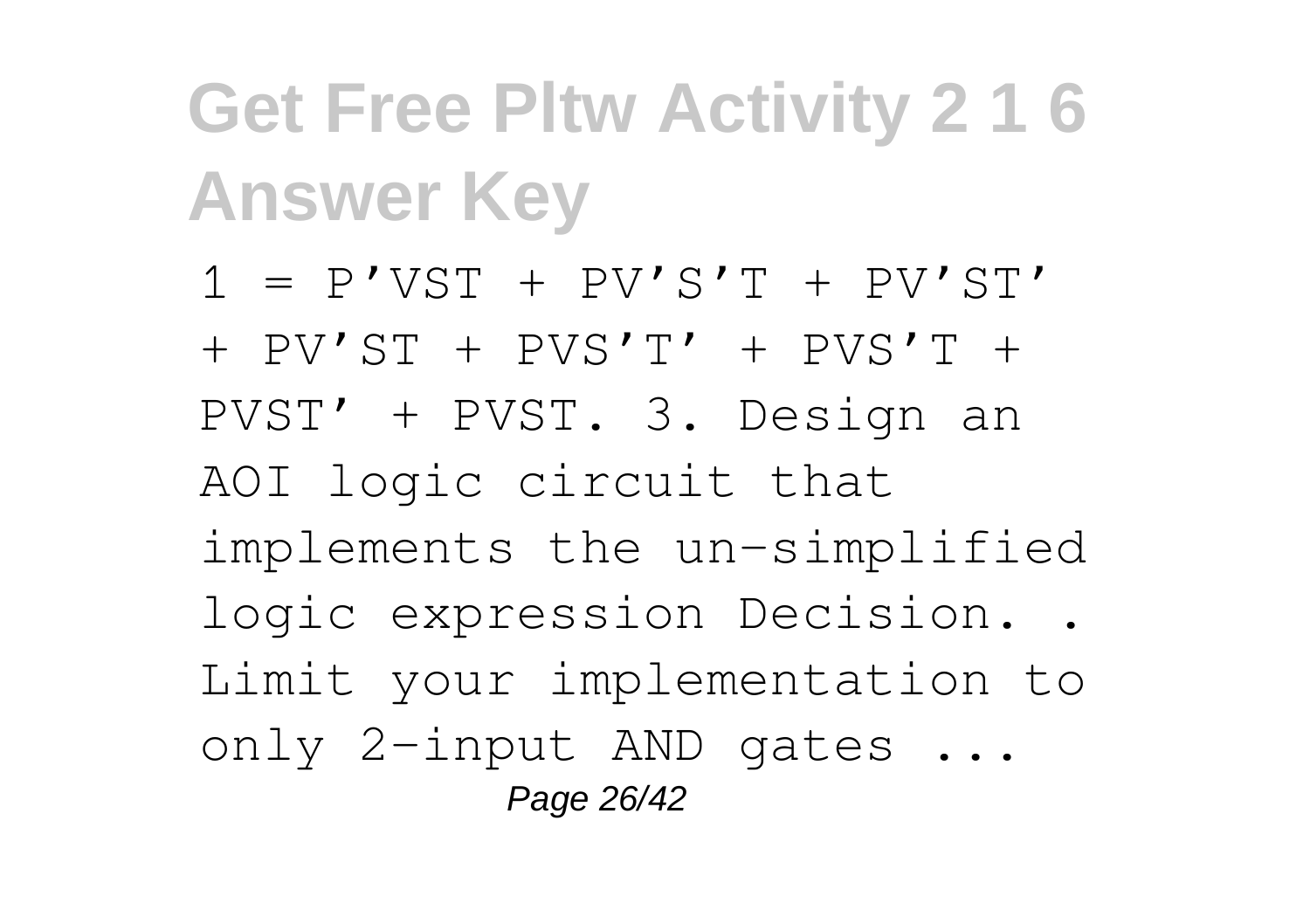**Project 2.1.6 AOI Logic Design: Majority Vote - Sarabias ...** Project Lead The Way provides transformative learning experiences for PreK-12 students and Page 27/42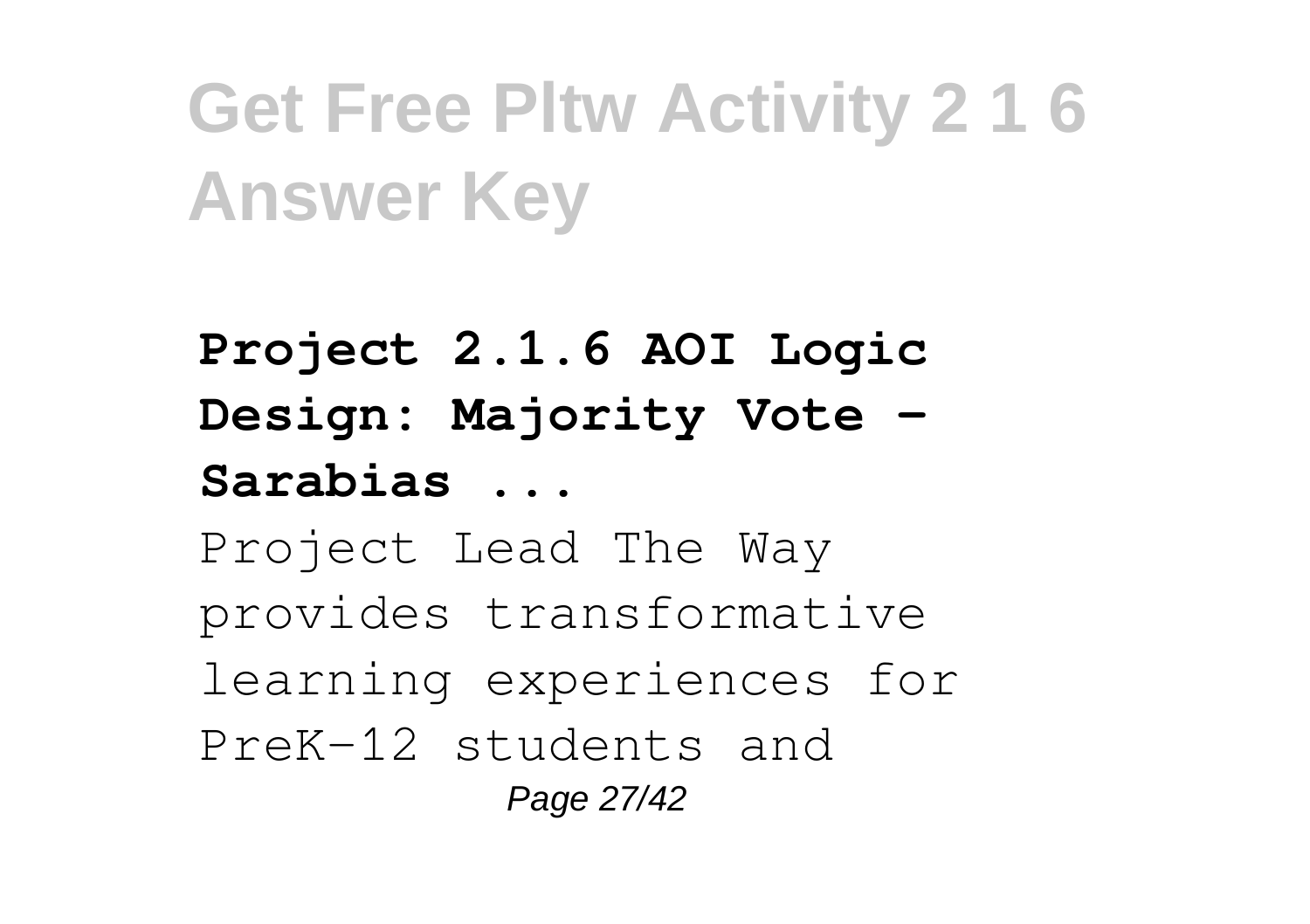teachers across the U.S. We create an engaging, hands-on classroom environment and empower students to develop in-demand knowledge and skills they need to thrive. We also provide teachers with the training, Page 28/42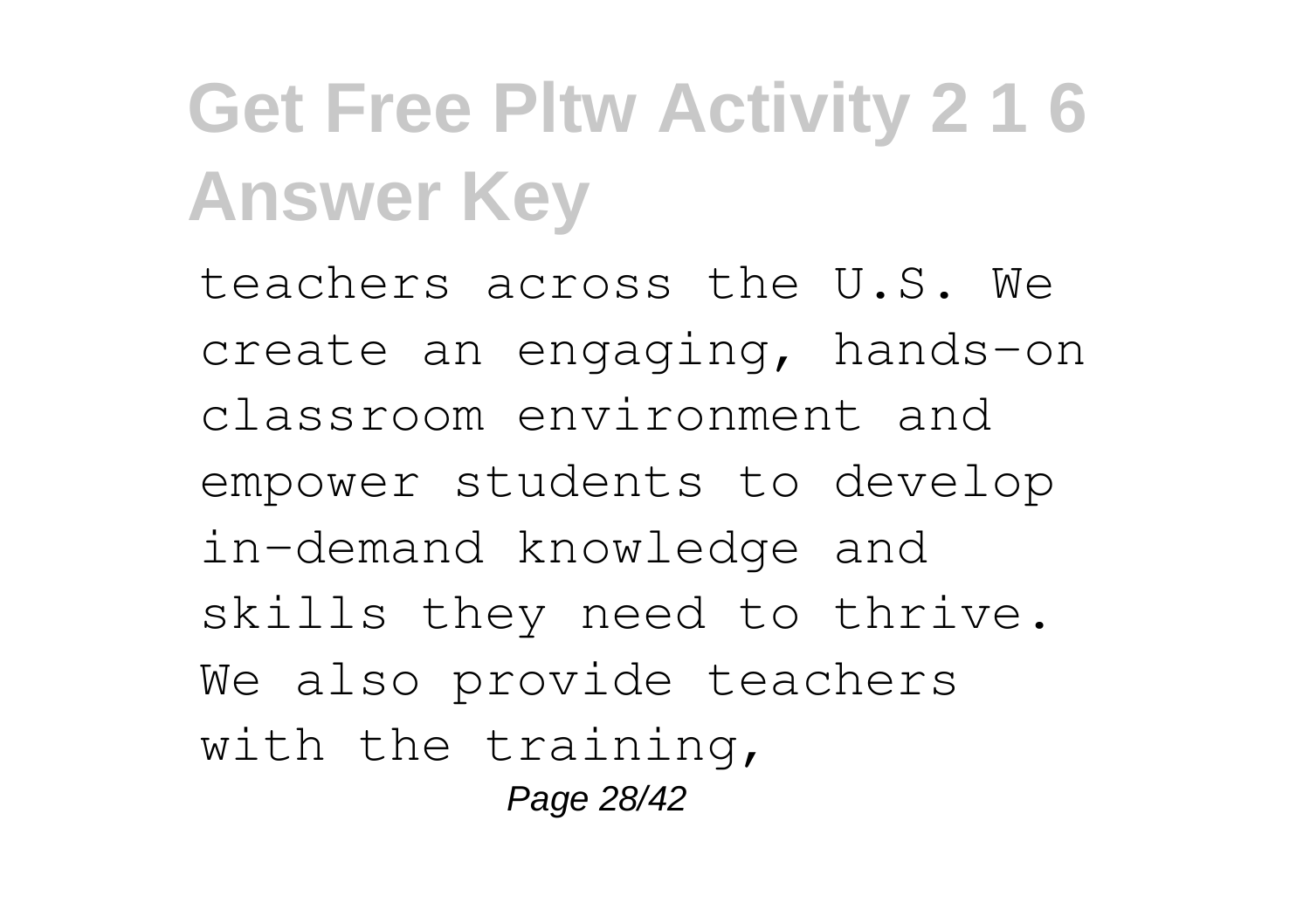resources, and support they need to engage students in real-world learning.

### **Homepage | PLTW** PLTW Created Date: 01/04/2010 06:07:12 Title: Activity 1.2.6 Maximum Motor Page 29/42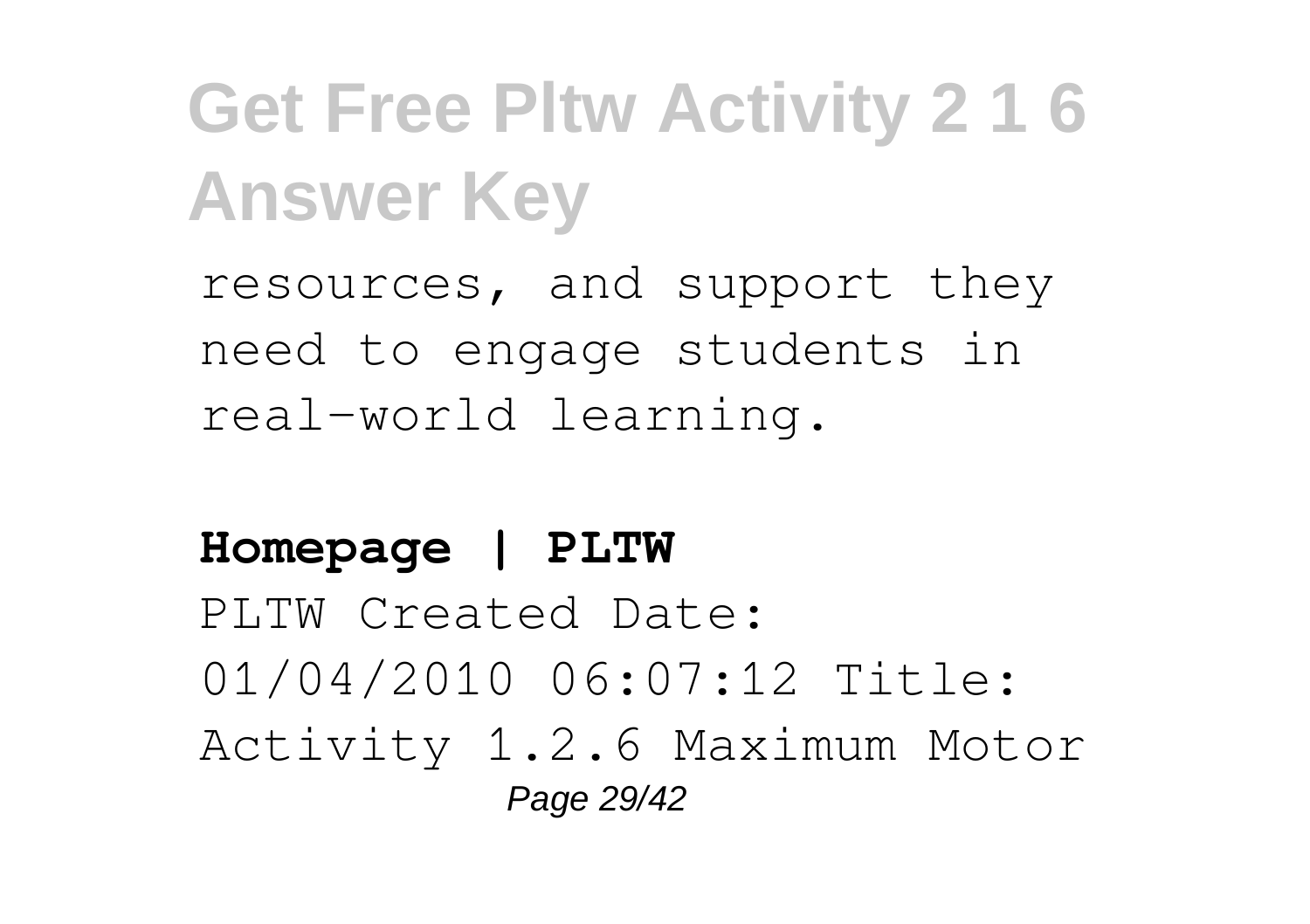Power Subject: PoE - Lesson 1.2 Last modified by: Adaobi Obi Tulton Company:

**Activity 1.2.6 Maximum Motor Power**

Digital Electronics Project 2.1.6 AOI Logic Design:

Page 30/42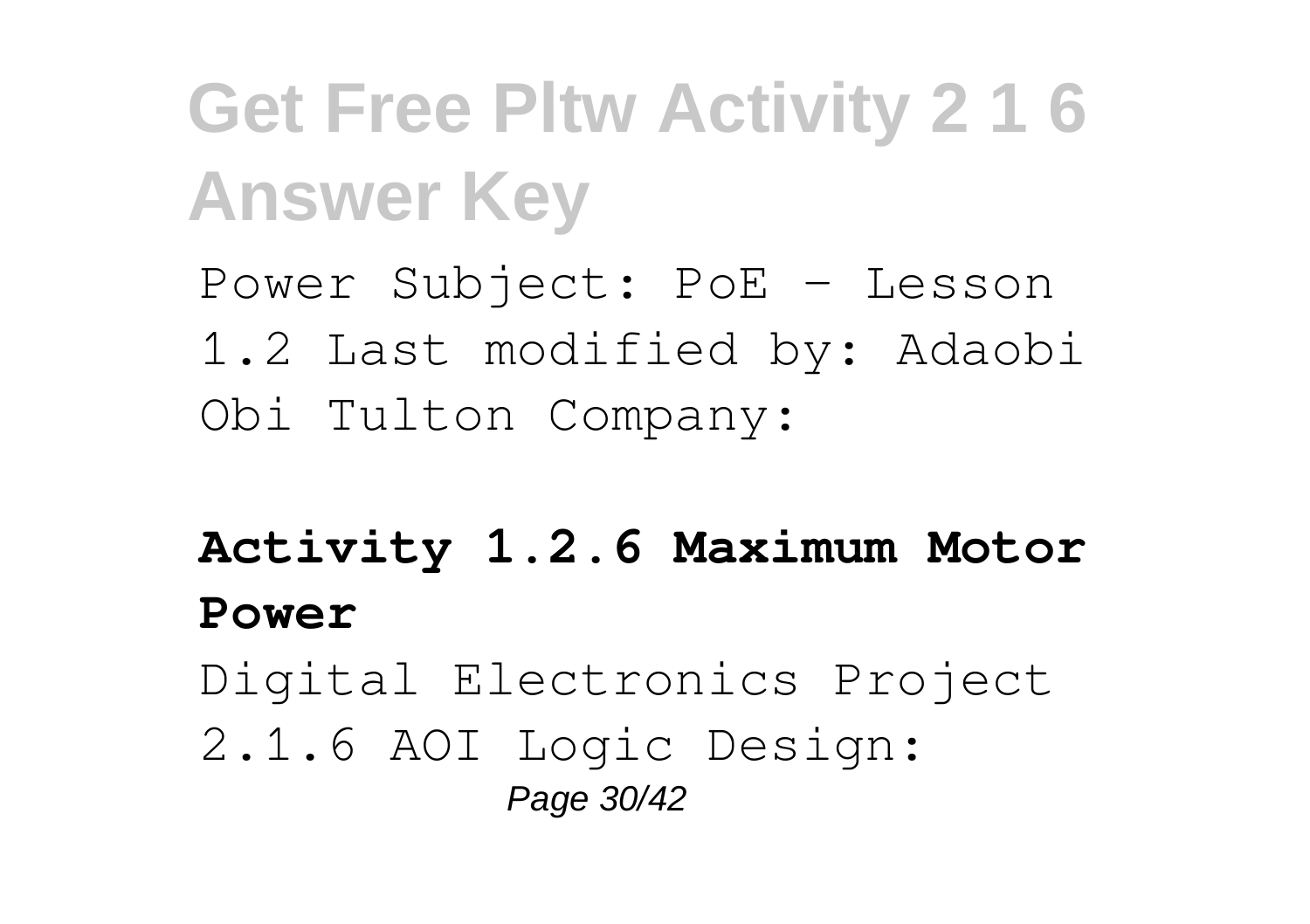Majority Vote – Page 2 Procedure Complete the following steps to design, simulate, build, and test your Majority Vote - Voting

**Project 2.1.6 AOI Logic Design: Majority Vote** Page 31/42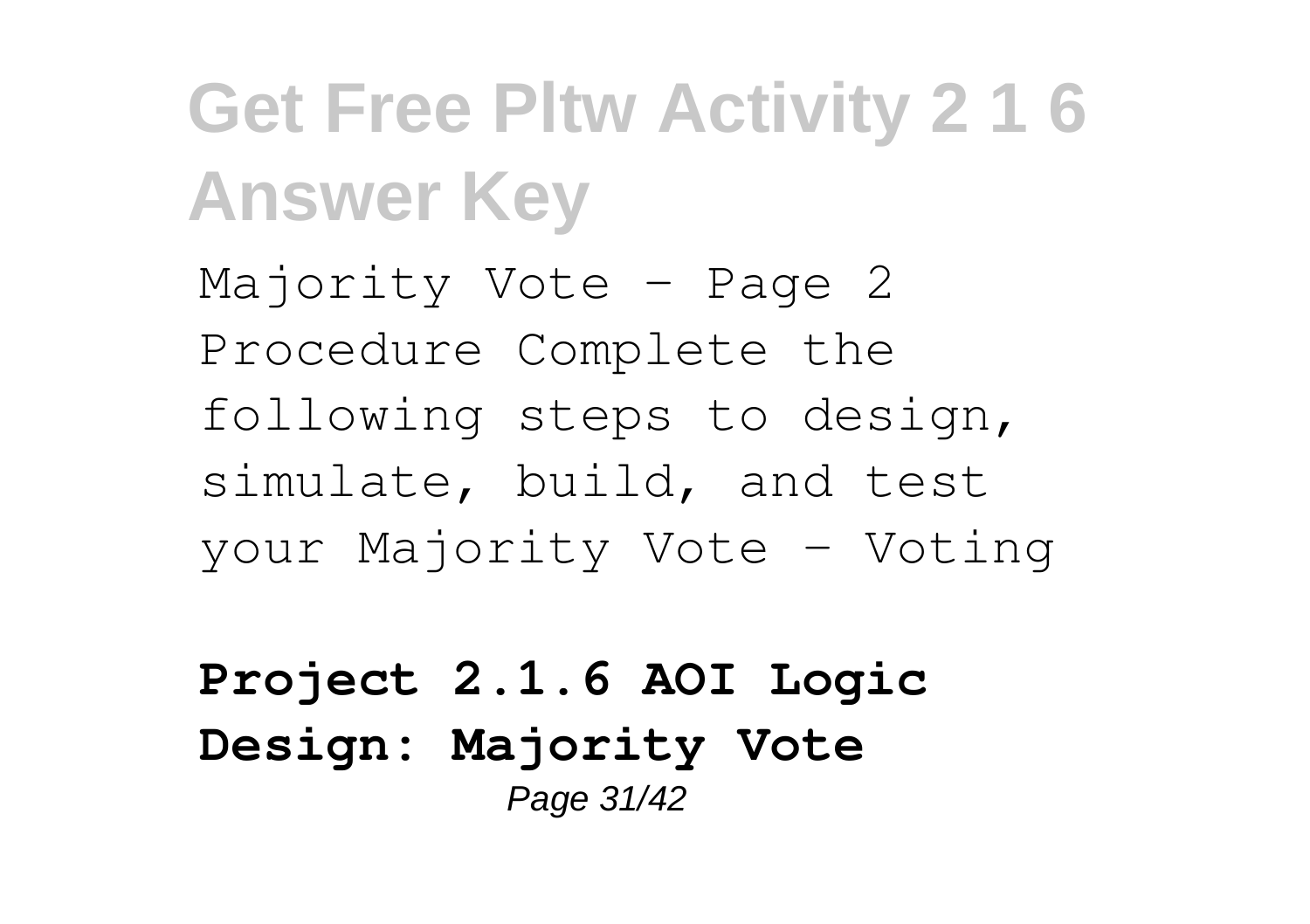2.1.1 Centroids.docx ... Loading…

## **2.1.1 Centroids.docx** myPLTW - Project Lead the Way

**myPLTW - Project Lead the** Page 32/42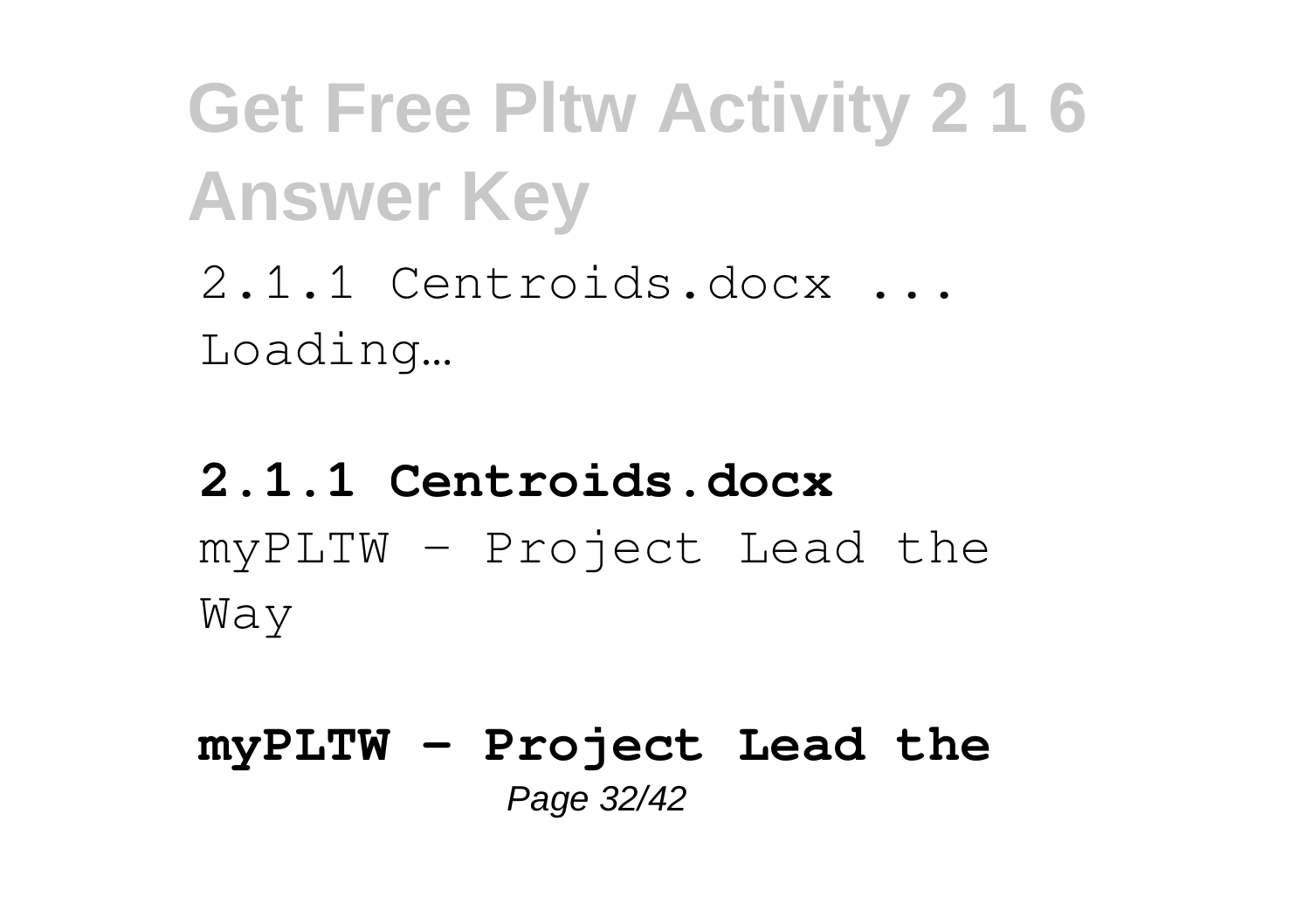#### **Way**

1.1.6 Compound Machine In this project, I made a compound machine consisting of a wheel and axle, a pulley and chain and a gear train. The purpose of this activity was to determine Page 33/42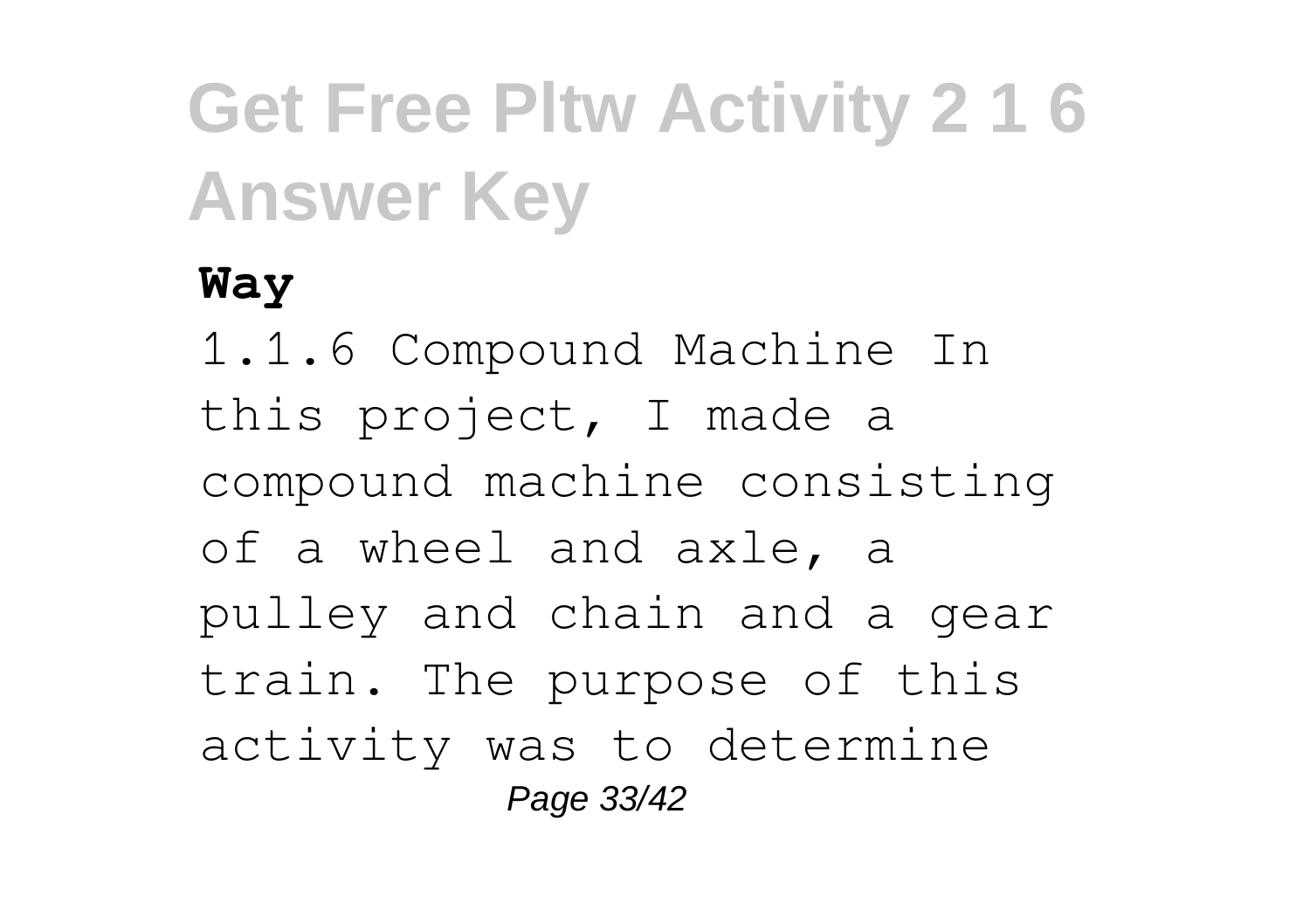the ultimate mechanical advantage of the compound machine.

**1.1.6 Compound Machine - Nicholas Byrnes2020** In activity 2.2 we learned about one point and two Page 34/42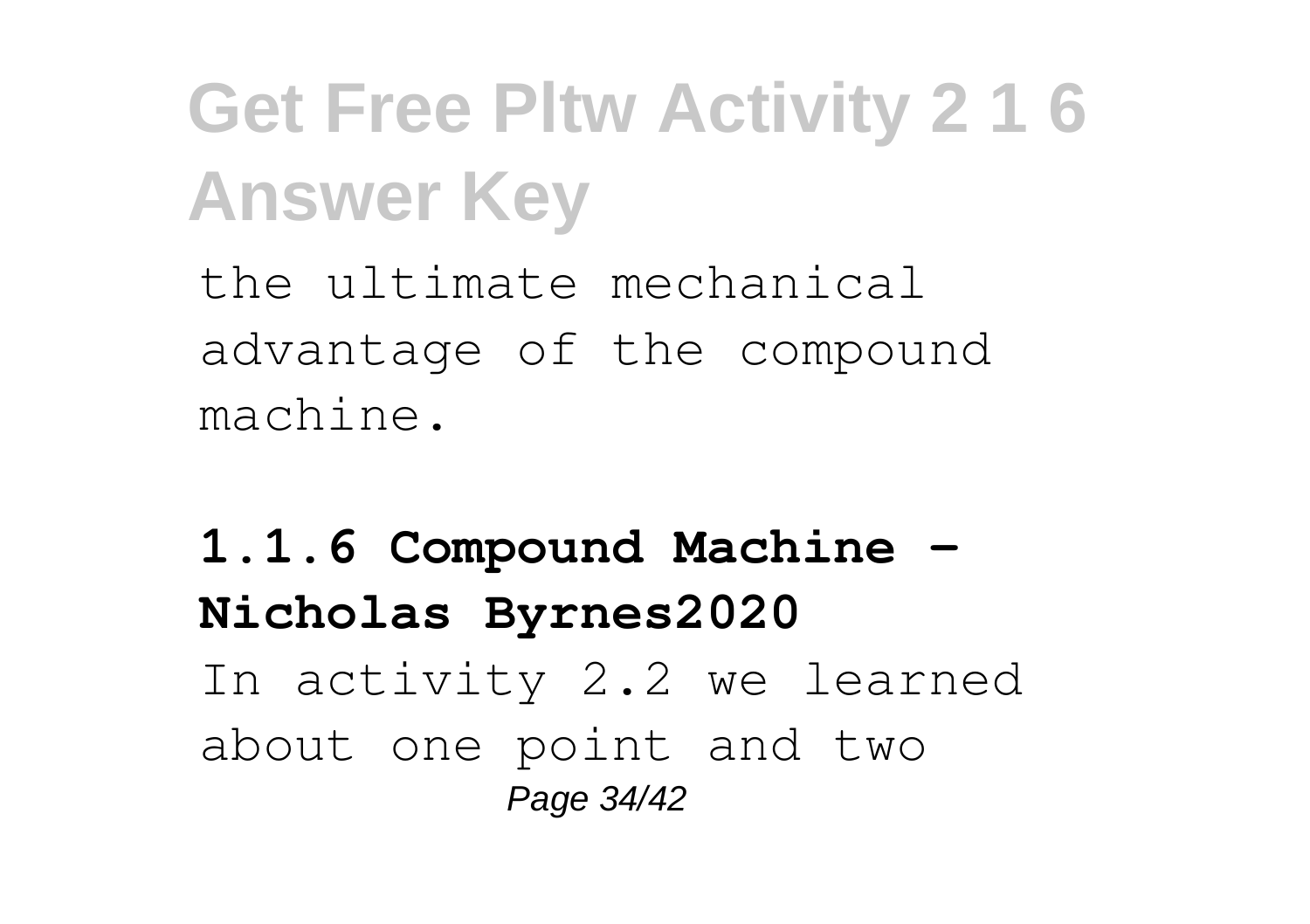point perspective sketching. In perspective sketching, objects are drawn from one or more vanishing points. Vanishing points are points on the horizon that help create depth in a perspective sketch. Page 35/42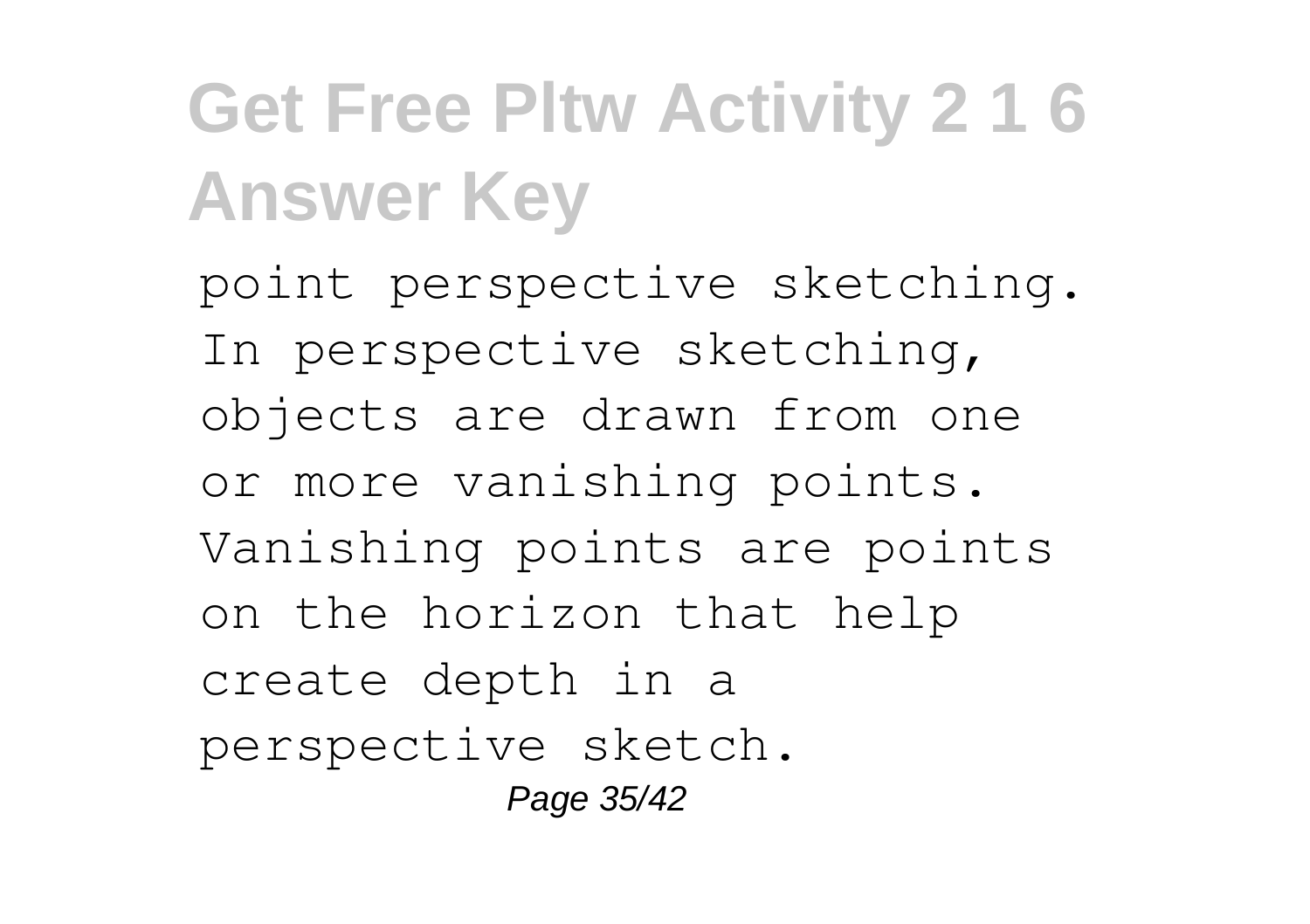Perspective sketching is the most realistic type of sketching there is.

### **Activity 2.2 - PLTW**

Introduction to analysis of statically determinate trusses. Exercise 2.1.7

Page 36/42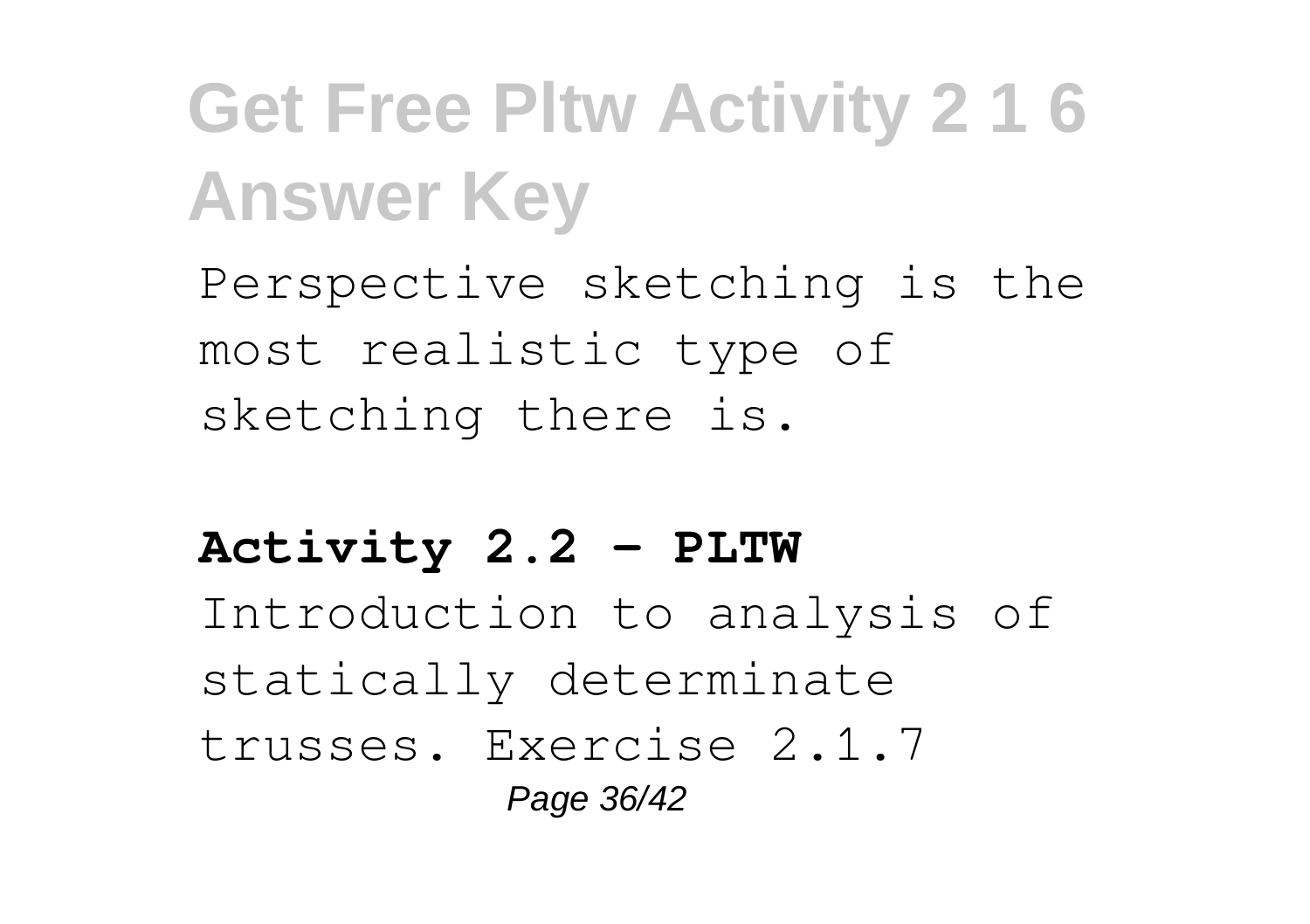question 5, part 2 of 3.

## **2.1.7\_Question 5 Part 2 - YouTube**

Algebra  $1 > > > > > > >$ Principles of Engineering >

- > > > Topics in Algebra > >
- > Coach > > > > Homeroom Page 37/42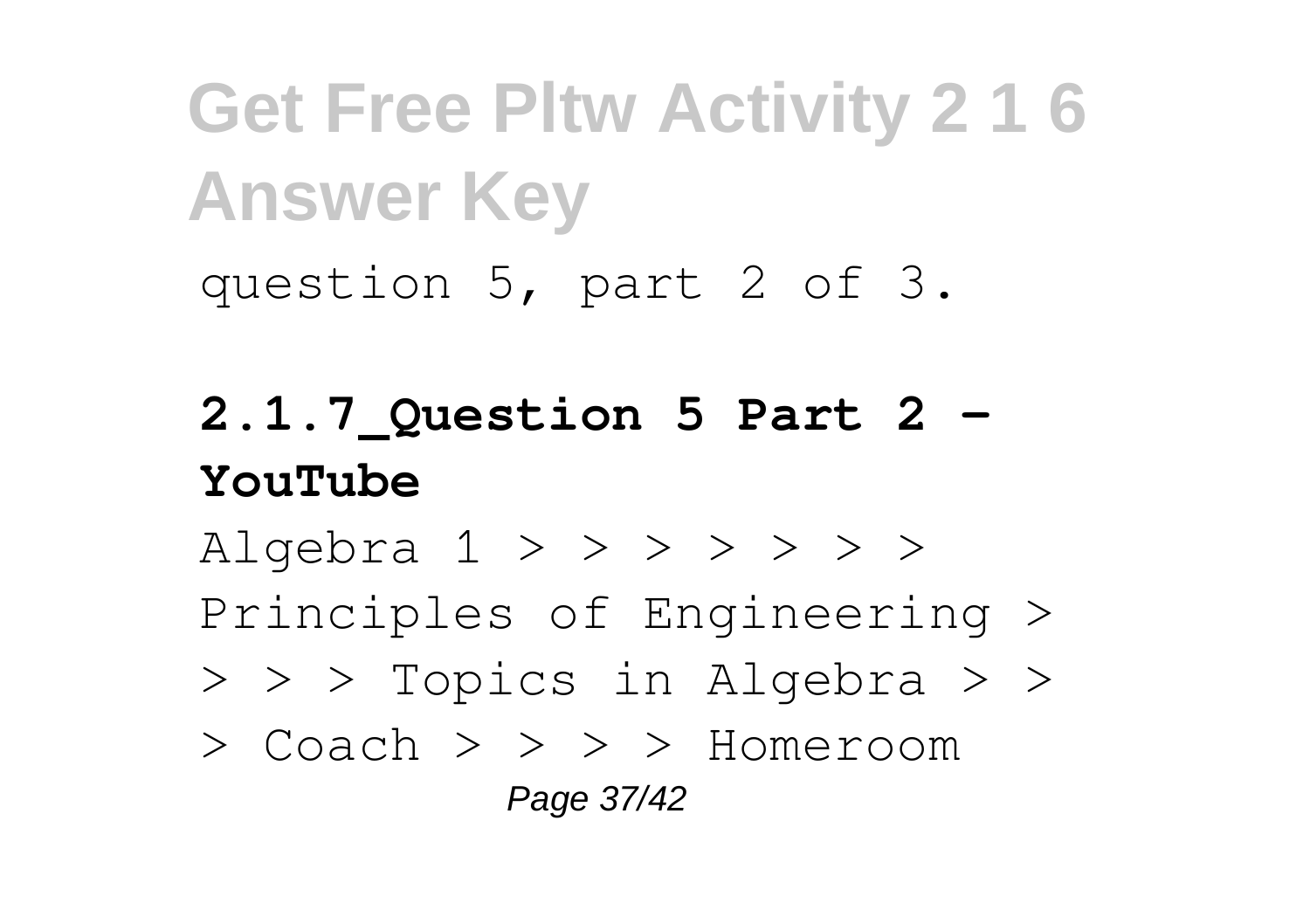Contact Syllabus & Course Information Stress/Strain Calculations. These are the first two videos. I would open them in YouTube and watch all 16 or until I really understood the concept. ...

Page 38/42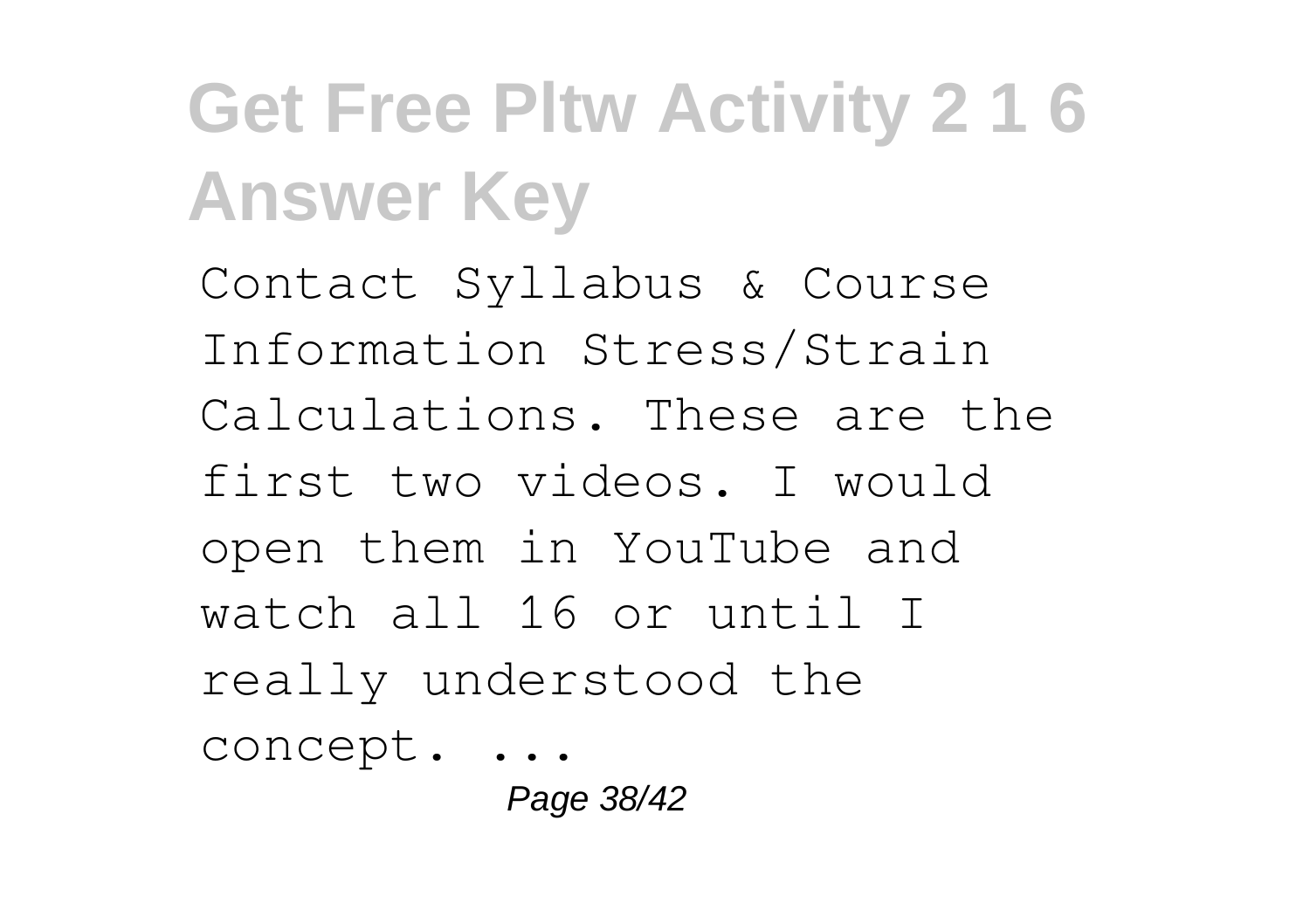**2.3.1 Stress/Strain Calculations - Weebly** The use of the # 0 & 1 during circuits tells which component is either on or off. Now that we are using a number system other the Page 39/42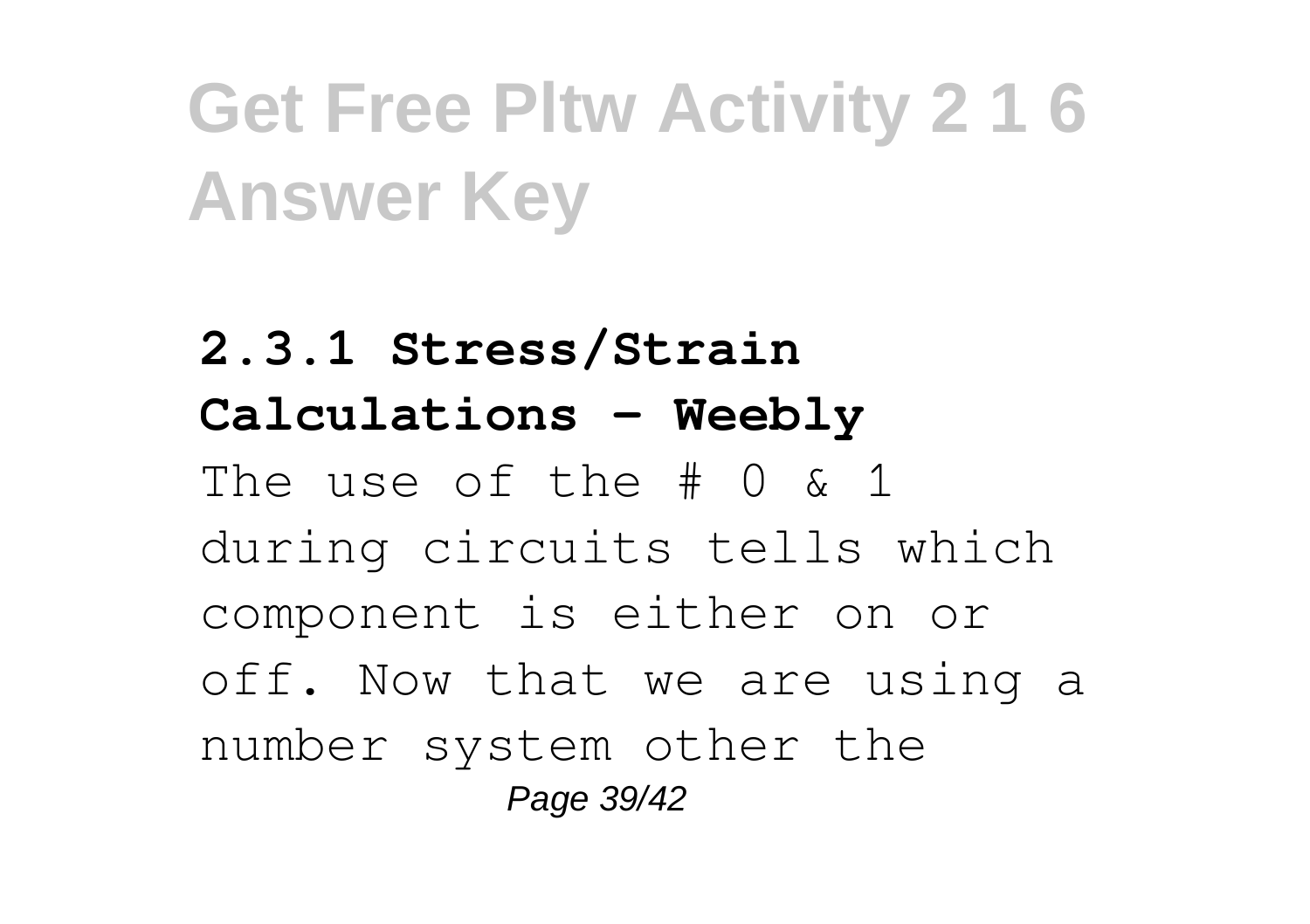decimal, it is important to properly subscript our numbers (i.e., 3510 , 234 10 , 10010 2 , etc.).

**2.1.2.A Binary Numbers & Conversion - Jireh's Journey** Activity 2.1.2 Mass Page 40/42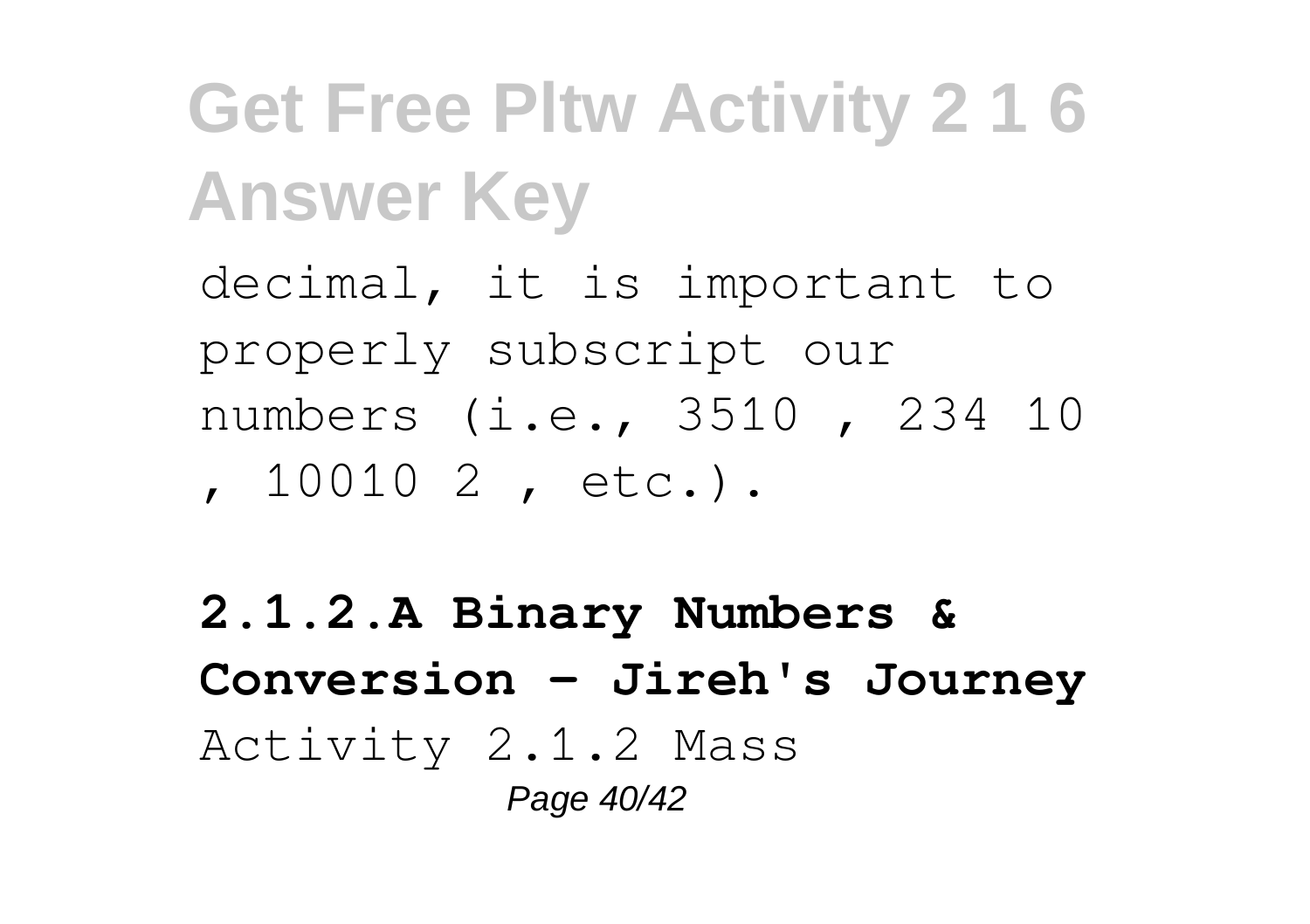Properties Analysis Subject: CIM - Lesson 2.1 - Designing for Manufacturability Author: CIM Revision Team Last modified by: tech Created Date: 2/1/2012 4:11:00 PM Company: Project Lead the Way, Inc. Other Page 41/42